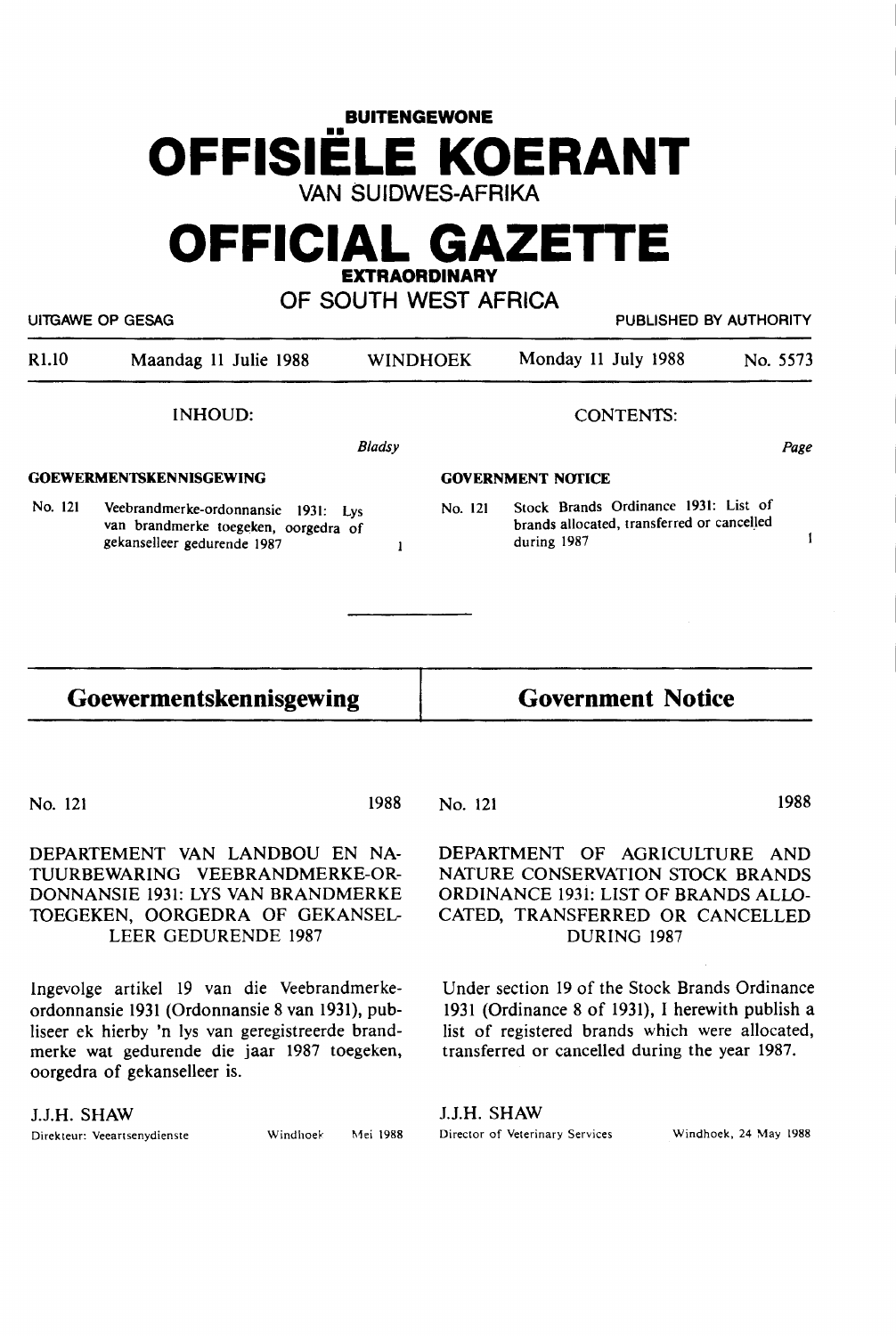#### **A. TSUMEB**

# REGISTRASIES/REGISTRATIONS

| 2<br>A O | Oosthuizen, Herman Zacharias Moolman<br>Posbus/ $P.0.$ Box 87<br><b>TSUMEB</b><br>9000 |
|----------|----------------------------------------------------------------------------------------|
| 3<br>A N | Noseb, Gideon<br>Privaatsak/Private Bag 2010<br><b>TSUMEB</b><br>9000                  |
| A O<br>1 | Opperman, Cornelius Johannes<br>Posbus/P.O. Box 675<br><b>TSUMEB</b><br>9000           |
| A H<br>2 | Havenga, Louis Petrus<br>Posbus/P.O. Box 407<br><b>TSUMEB</b><br>9000                  |
| 3<br>A V | Visser, Sarel Francois<br>Posbus/P.O.Box 366<br><b>TSUMEB</b><br>9000                  |
| 4<br>A V | Vahekeni, Miquel<br>Posbus/P.O.Box 122<br><b>TSUMEB</b><br>9000                        |
| A G<br>1 | Farmverwaltung Halali<br>Posbus/P.O.Box 1569<br><b>TSUMEB</b><br>9000                  |
| A H<br>4 | Hofmann, Ulrich Gottfried<br>Posbus/P.O.Box 297<br><b>TSUMEB</b><br>9000               |
| 5<br>AВ  | Brand, J.J.<br>Posbus/P.O.Box 37<br><b>TSUMEB</b><br>9000                              |

 $\frac{a}{2}$ 

 $\frac{1}{2}$ 

 $\bar{V}$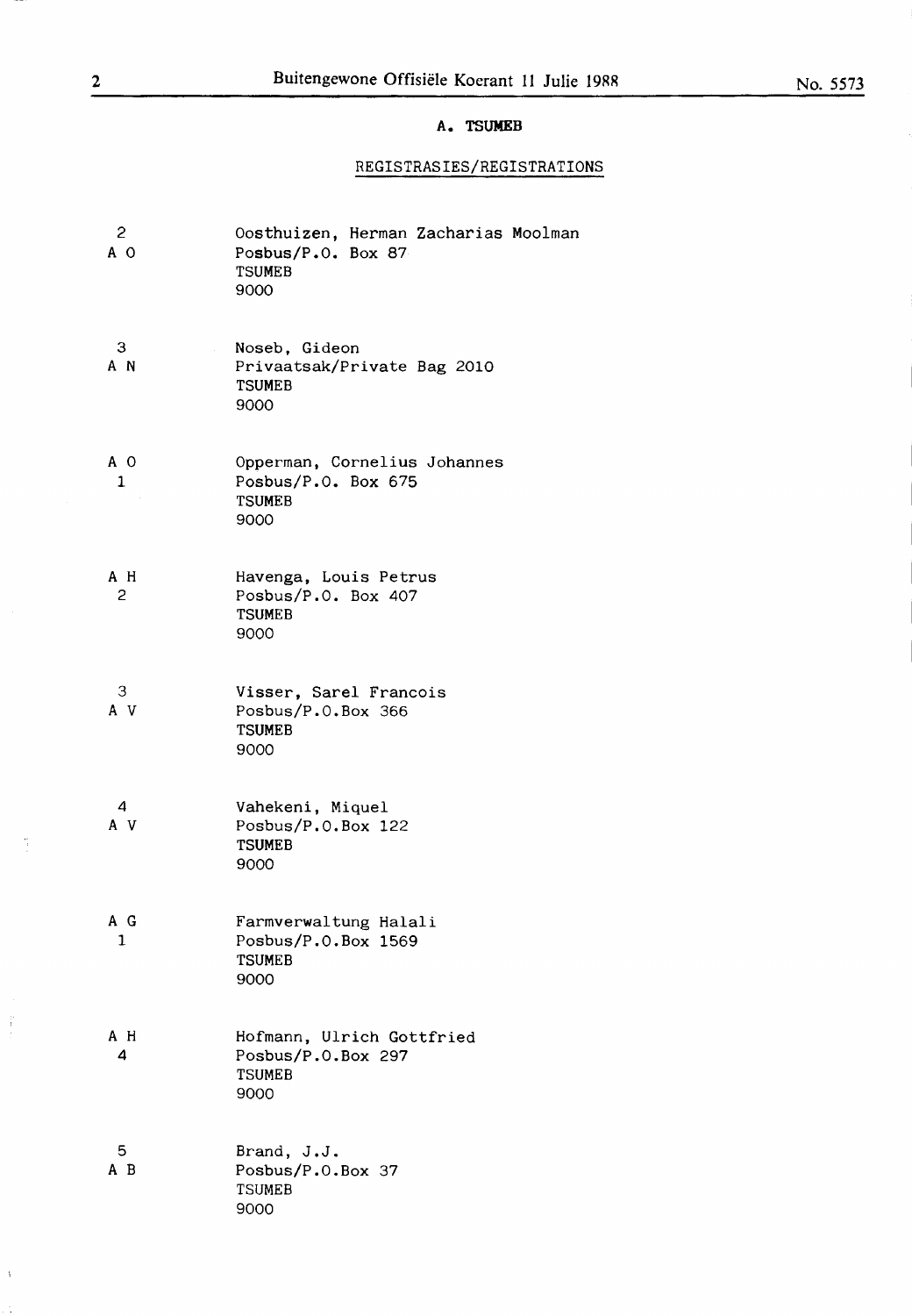#### OORDRAGTE/TRANSFERS

Nul/Nil

#### KANSELLASIES/CANCELLATIONS

Nul/Nil

#### **B. BETHANIE**

#### REGISTRASIES/REGISTRATIONS

Nul/Nil

#### OORDRAGTE/TRANSFERS

| B L | Schnebel, Renate        |
|-----|-------------------------|
| - 7 | Posbus/ $P.0.$ Box 5349 |
|     | WINDHOEK                |
|     | 9000                    |

| ВY | Jenkins, Newman Mitchell |
|----|--------------------------|
| -5 | Posbus/ $P.0.$ Box 24    |
|    | <b>BETHANIEN</b>         |
|    | ദറററ                     |

#### **KANSELLASIES/CANCELLATIONS**

Nul/Nil

#### **E. MALTAHoHE**

#### REGISTRASIES/REGISTRATIONS

|    | Van Staden, Paul J en Jacoba L.H. |
|----|-----------------------------------|
| ЕG | Posbus/ $P.0.$ Box 112            |
|    | MALTAHÖHE                         |
|    | റററ                               |

 $\begin{array}{c} \hline \end{array}$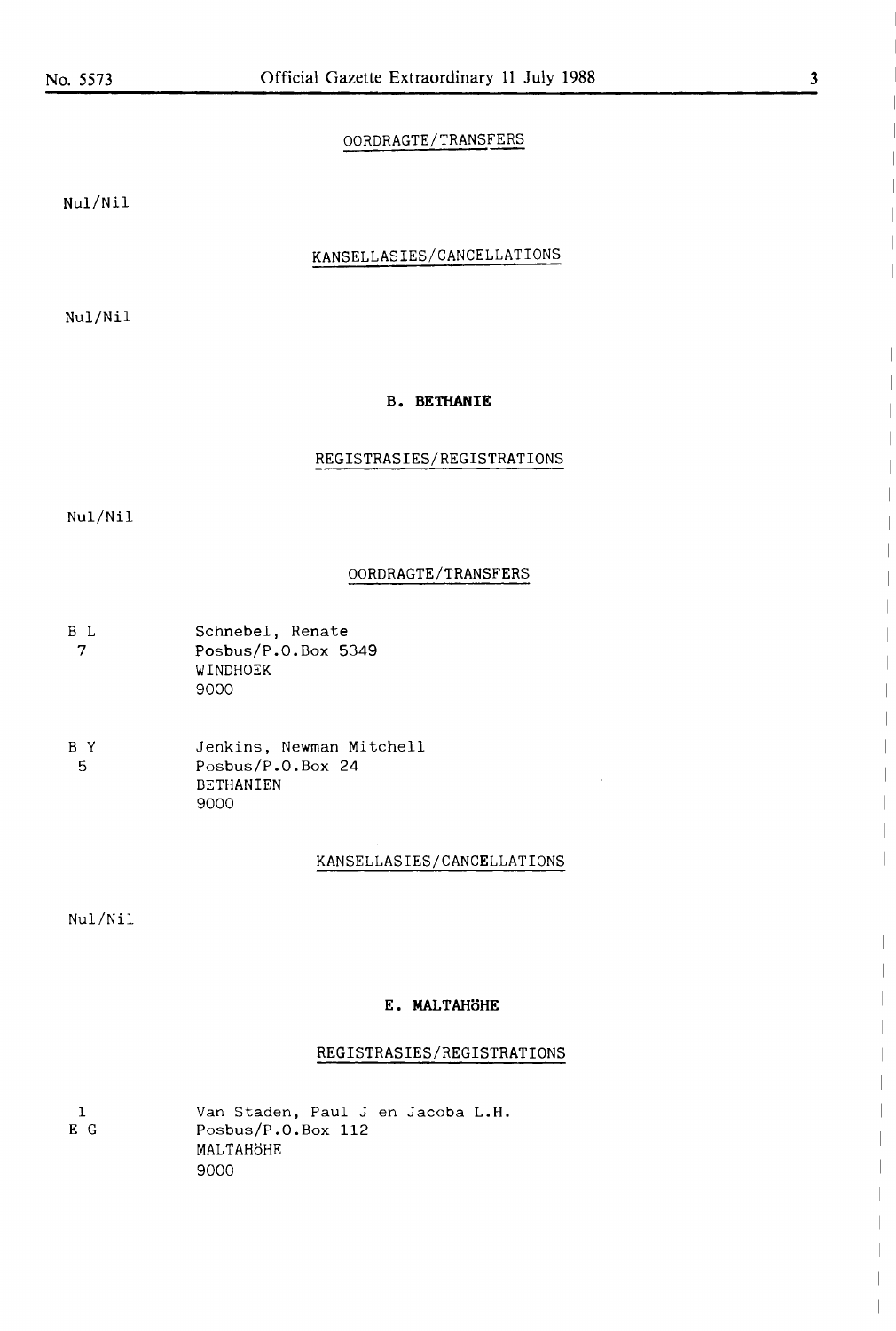7 E **W**  Wessels, Hendrik Jurie Posbus/P.0.Box 124 MALTAHÖHE 9000

#### 00RDRAGTE/TRANSFERS

- E U 7 Horsthemke, Hittrud Elsbet Posbus/P.0.Box 1062 **SWAK0PMUND**  9000
- E X 0 Voigts, Heino Jürgen Posbus/P.0.Box 12 MALTAHÖHE 9000

#### KANSELLASIES/CANCELLATI0NS

 $\frac{1}{2} \left( \frac{1}{2} \right)$  ,  $\frac{1}{2} \left( \frac{1}{2} \right)$ 

Nul/Nil

 $\sim$ 

#### D. **WARMBAD**

#### REGISTRASIES/REGISTRATI0NS

Nul/Nil

#### 00RDRAGTE/TRANSFERS

Nul/Nil

#### KANSELLASIES/CANCELLATI0NS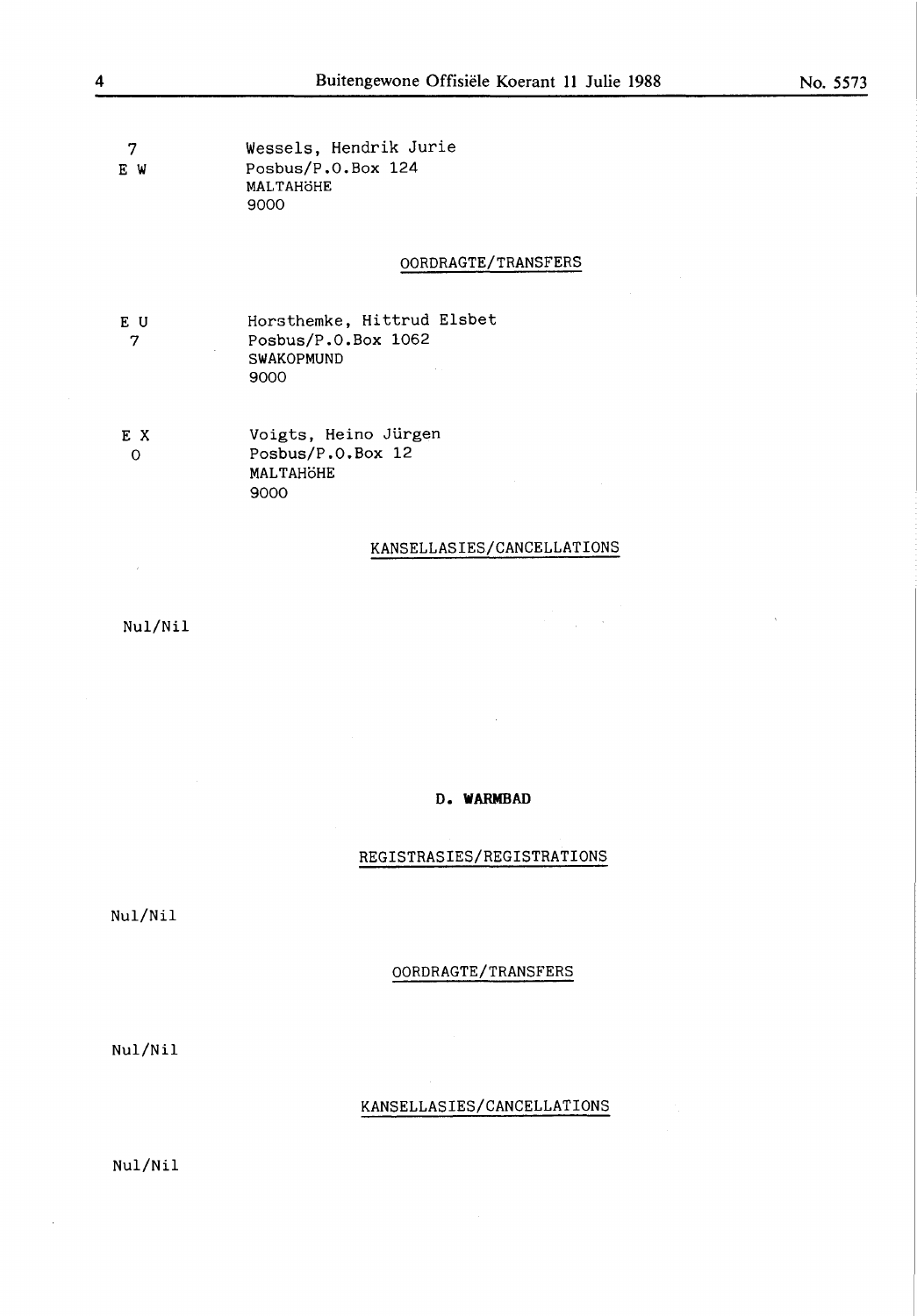#### **F. GROOTFONTEIN**

#### REGISTRASIES/REGISTRATI0NS

| $F_1$<br>$\Omega$           | Du Plessis, Pieter Gert Wesser<br>Posbus/P.O.Box 436<br>GROOTFONTEIN<br>9000       |
|-----------------------------|------------------------------------------------------------------------------------|
| $F_1$<br>H                  | Du Plessis, Hendrik Gerhardus<br>Posbus/P.O.Box 436<br><b>GROOTFONTEIN</b><br>9000 |
| ဖ<br>ta P                   | Psotka, Wilhelm<br>Posbus/P.O.Box 353<br><b>RUNDU</b><br>9000                      |
| F <sub>2</sub><br>>         | Vermeulen, Philipus Cornelius<br>Posbus/P.O.Box 278<br><b>GROOTFONTEIN</b><br>9000 |
| $\mathbf{1}$<br>$F \cdot D$ | De Klerk, Phillipus Cornelius<br>Posbus/P.O.Box 5<br><b>OTAVI</b><br>9000          |
| $\mathbf{1}$<br>$F$ R       | Robberts, Joseph Jacobus<br>Posbus/P.O.Box 144<br><b>GROOTFONTEIN</b><br>9000      |
| 2<br>$F$ $E$                | Esterhuizen, Karel Andries<br>Privaatsak/Private Bag 2112<br>OKAKARARA<br>9000     |
| 5.<br>$F \nightharpoonup B$ | Boshoff, Marthinus Theunis<br>Posbus/ $P.0.$ Box 225<br>GROOTFONTEIN<br>9000       |
| 1<br>$F \rightarrow P$      | Pool, Johannes Cornelius<br>Posbus/P.O.Box<br>500<br><b>GROOTFONTEIN</b><br>9000   |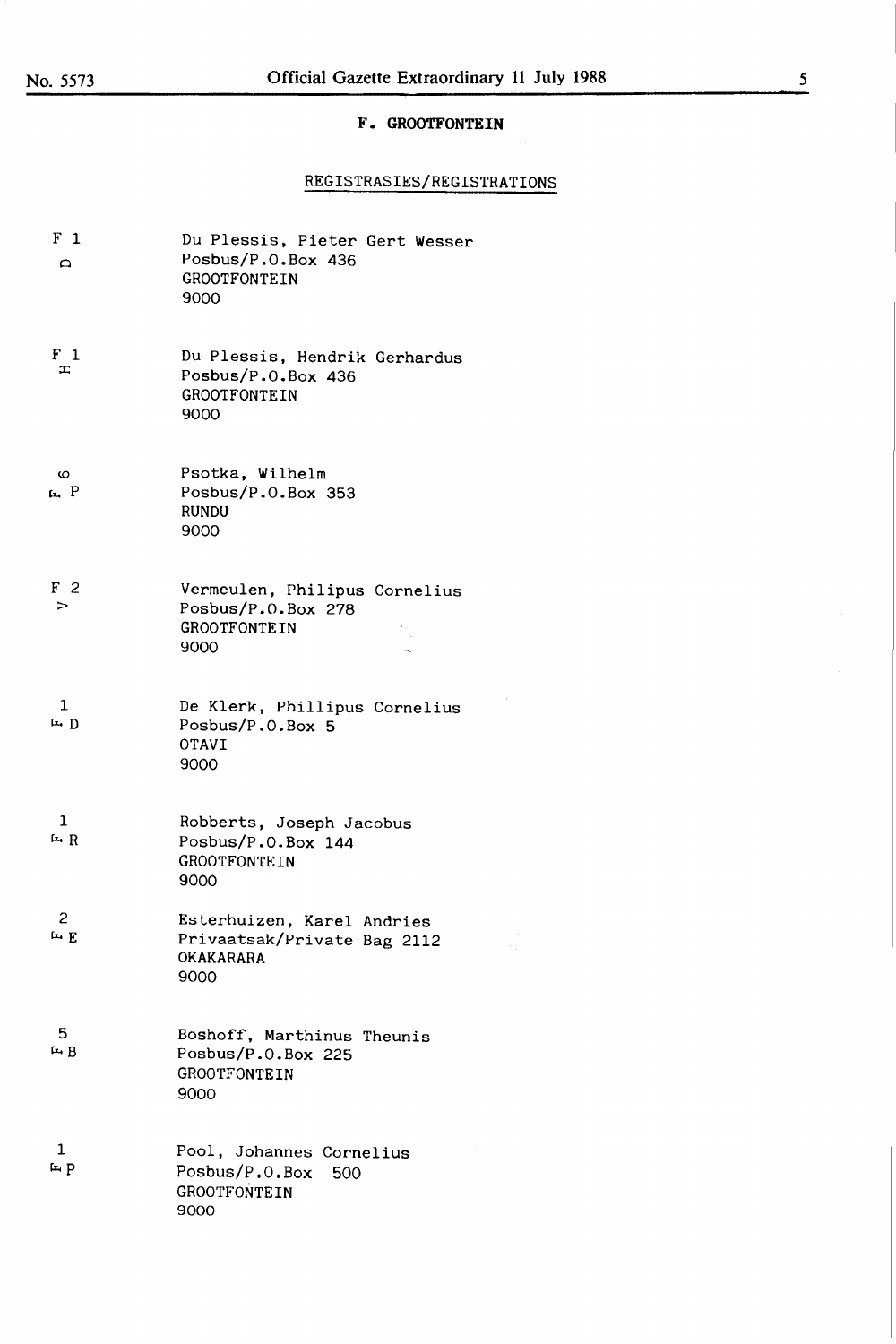6 tz..B Boshoff, Talitha Posbus/P;O.Box 225 GROOTFONTEIN 9000

2  $\mathbf{r}$ . J Jacobs, Johannes Gerhardus Posbus/P.O.Box 1023 GROOTFONTEIN 9000

3 tz.. J Jacobs, Marthinus Wessel Posbus/P.O.Box 1023 GROOTFONTEIN 9000

#### OORDRAGTE/TRANSFERS

| თ<br>F F       | Menne, Rolf Peter<br>Posbus/P.O.Box 202<br><b>GROOTFONTEIN</b><br>9000                 |
|----------------|----------------------------------------------------------------------------------------|
| ட்டை<br>$\sim$ | Oosthuizen, A.E.<br>Posbus/P.O.Box 9577<br>WINDHOEK<br>9000                            |
| اب ستا<br>2    | Oosthuizen, C.<br>Posbus/P.O.Box 9577<br>WINDHOEK<br>9000                              |
| F E<br>O       | Breedt, Petrus Gerhardus (Hardus)<br>Posbus/P.O.Box 160<br><b>GROOTFONTEIN</b><br>9000 |
| F U<br>c.      | Bajorat, Klaus Volker<br>Posbus/P.O.Box 432<br><b>OTJIWARONGO</b><br>9000              |
| 2              | Oosthuizen, Christiaan Josua<br>Posbus/P.O.Box 1203<br><b>TSUMEB</b><br>9000           |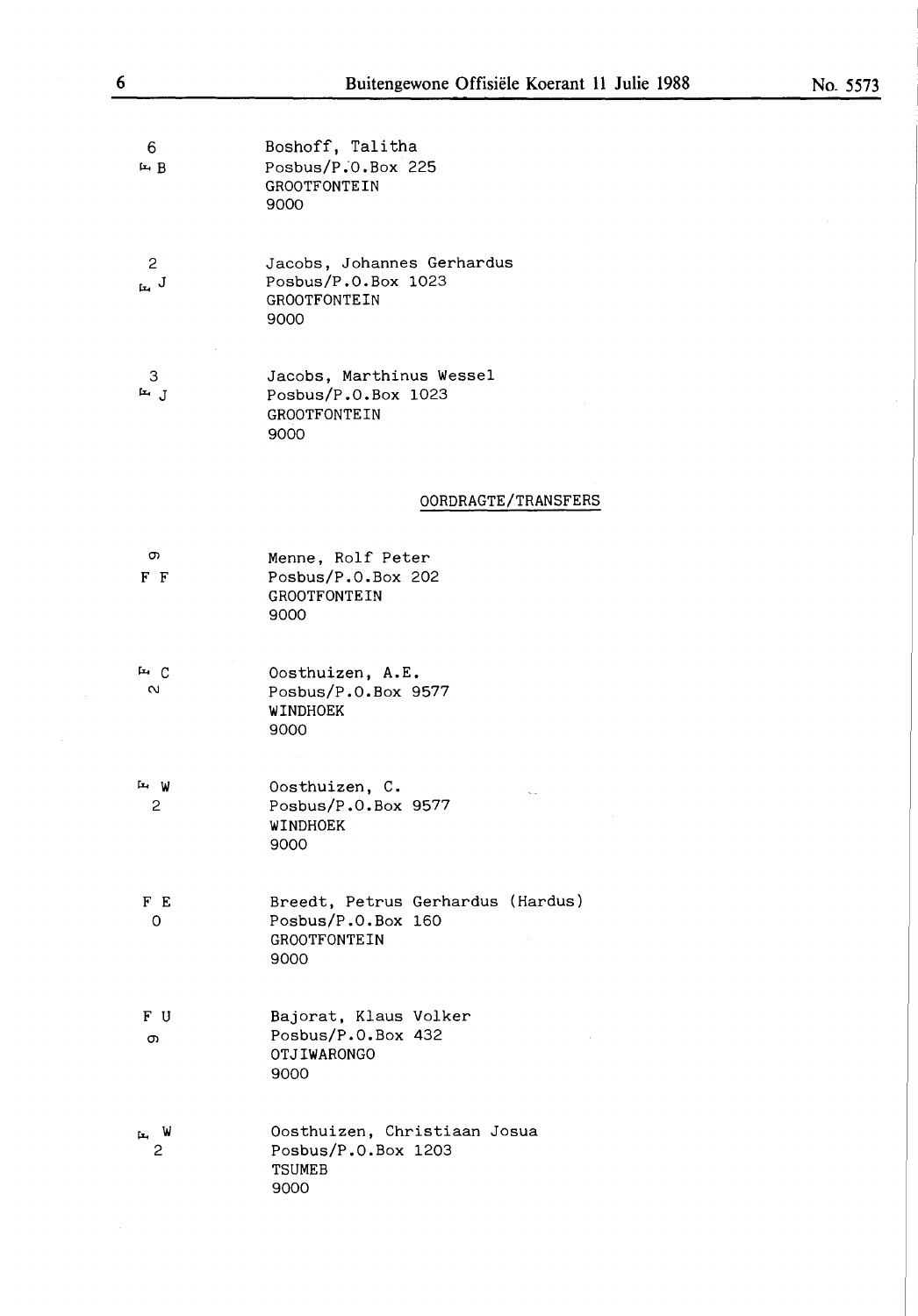| $E^{\circ}$ C            | Oosthuizen, Catharina Magdalena<br>Posbus/P.O.Box 1203<br><b>TSUMEB</b><br>9000 |
|--------------------------|---------------------------------------------------------------------------------|
| H R<br>7                 | La Rochelle (Pty) Ltd.<br>Posbus/P.O.Box 194<br><b>TSUMEB</b><br>9000           |
| F ><br>თ                 | Menne, Sabina Margarete<br>Posbus/P.O.Box 202<br><b>GROOTFONTEIN</b><br>9000    |
| 0<br>$F \nightharpoonup$ | Hanke, Dieter Hugo<br>Posbus/P.O.Box 6551<br><b>WINDHOEK</b><br>9000            |
| F <sub>0</sub><br>O      | Schatz, Ilse<br>Posbus/P.O.Box 5<br><b>TSUMEB</b><br>9000                       |

# KANSELLASIES/CANCELLATIONS

 $\hat{\boldsymbol{r}}$ 

 $\mathcal{A}^{\mathcal{A}}$ 

| ा स | Vester, J.P.       |
|-----|--------------------|
| 16  | Posbus/P.O.Box 102 |
|     | <b>OTAVT</b>       |
|     | 9000               |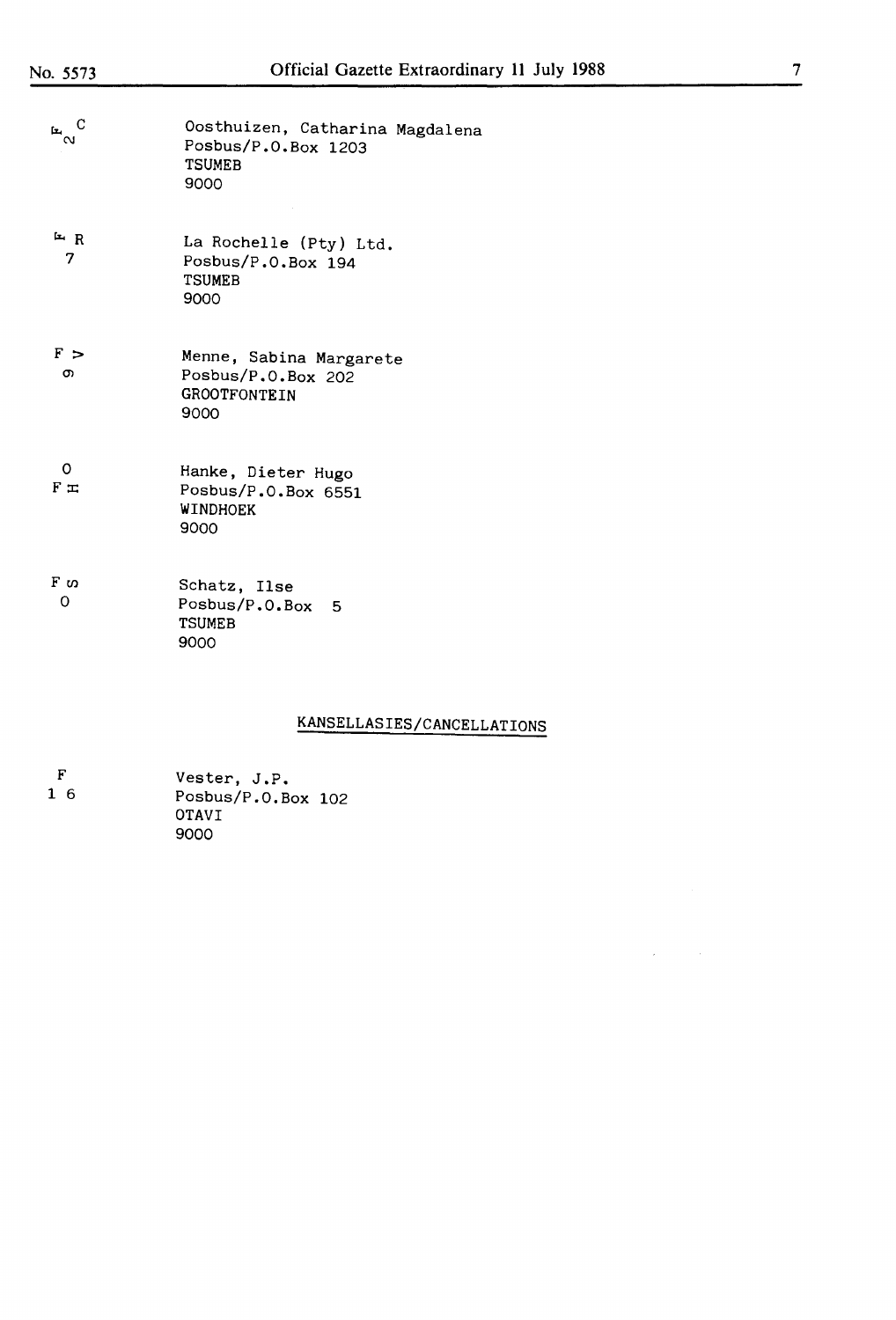#### **G. REGERINGBRAND**

#### REGISTRASIES/REGISTRATIONS

Nul/Nil

#### OORDRAGTE/TRANSFERES

Nul/Nil

#### KANSELLASIES/CANCELLATIONS

Nul/Nil

#### **H. AROAB**

#### REGISTRASIES/REGISTRATIONS

0 H K Die Sekretaris/The Secretary Administrasie/Administration for Herero's Privaatsak/Private Bag 13180 WINDHOEK 9000

#### OODRAGTE/TRANSFERS

Nul/Nil

#### KANSELLASIES/CANCELLATIONS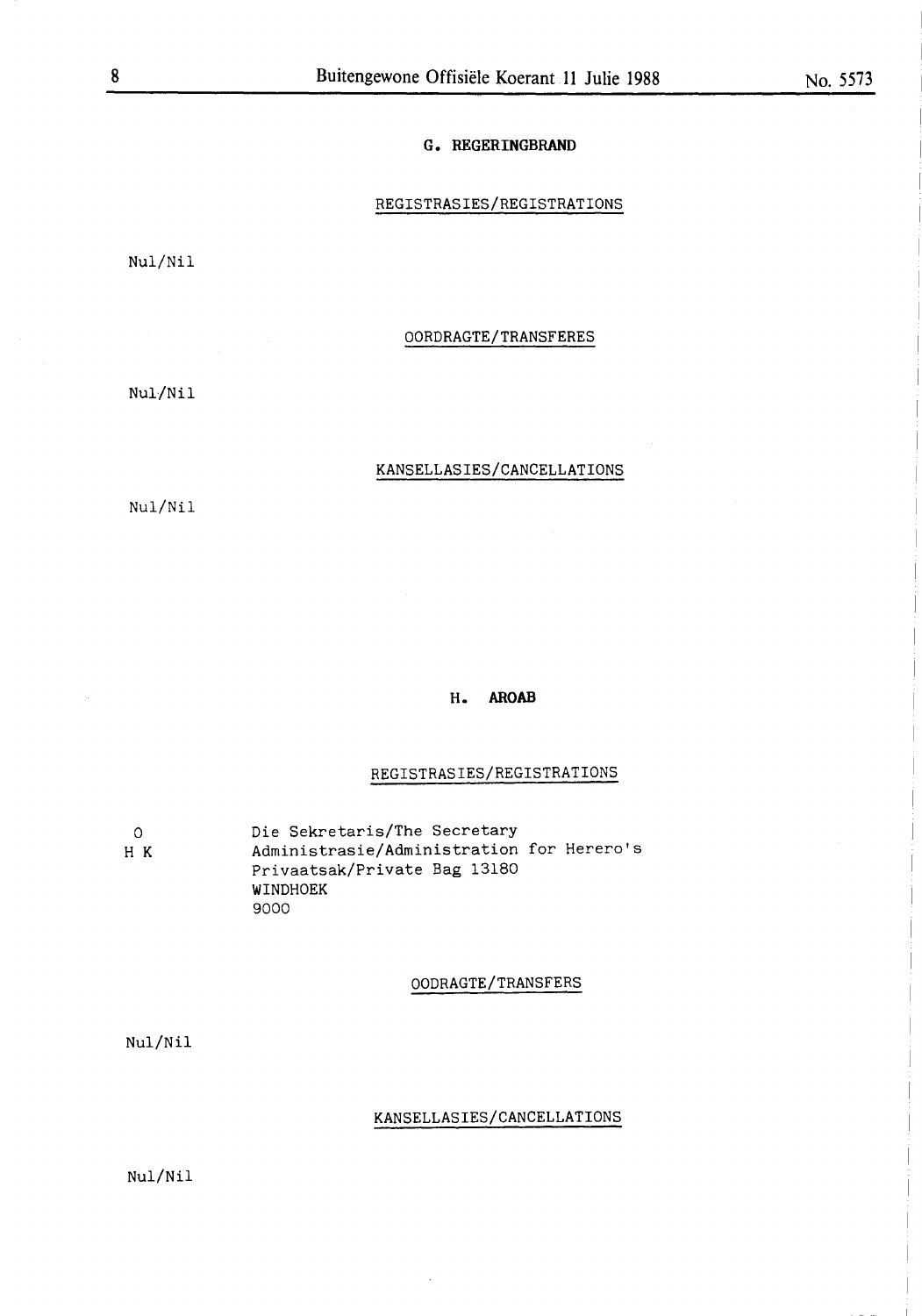## **J. OKAHANDJA**

## REGISTRASIES/REGISTRATIONS

| ി്ല              | Dick, Anna<br>Posbus/P.O. Box 642<br>OKAHANDJA<br>9000                           |
|------------------|----------------------------------------------------------------------------------|
| ၂ ပ<br>ഗ         | Groenewald, Lourens Matheus<br>Posbus/P.O.Box 268<br>OKAHANDJA<br>9000           |
| J m<br>4         | Bergmann, T.A.<br>Posbus/P.O.Box 243<br>OKAHANDJA<br>9000                        |
| J ප<br>0         | Stroemke, Gerhard<br>Posbus/P.O.Box 725<br>OKAHANDJA<br>9000                     |
| $J^{\perp}$<br>ഗ | Horsthemke, Wolfgang Günther<br>Privaatsak/Private Bag 2123<br>OKAHANDJA<br>9000 |
| յ ><br>თ         | Vaatz, Johann<br>Posbus/P.O.Box 270<br>WINDHOEK<br>9000                          |
|                  | Schmidt, Werner Helmut<br>Posbus/P.O.Box 20426<br>WINDHOEK<br>9000               |

 $\star$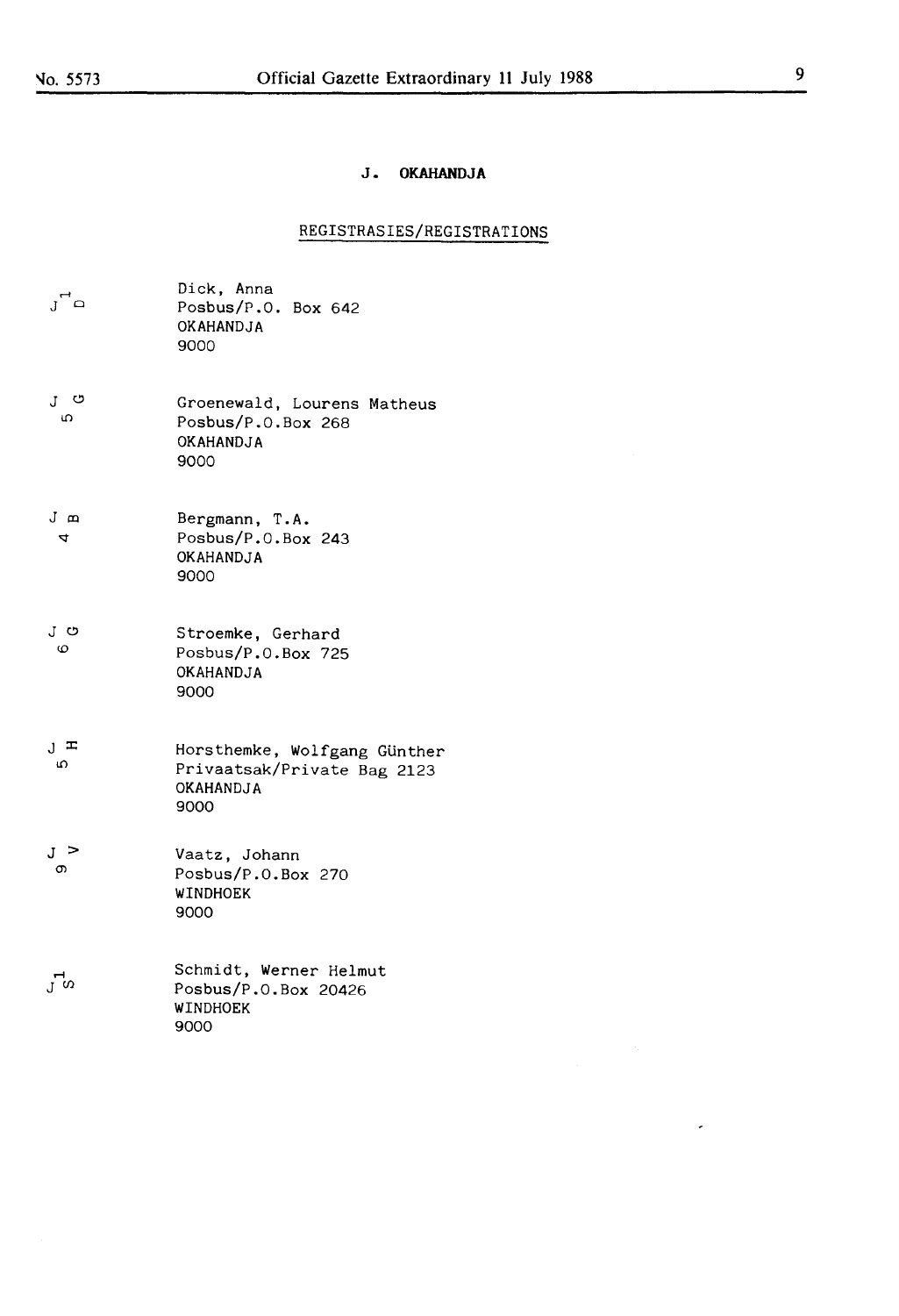# 00RDRAGTE/TRANSFERS

| J Q<br>8        | Zander, Renate Johanna<br>Posbus/P.O.Box 9479<br>WINDHOEK<br>9000                  |
|-----------------|------------------------------------------------------------------------------------|
| J L<br>4        | Swanepoel, J.M.<br>Posbus/P.O.Box 110<br>OKAHANDJA<br>9000                         |
| J Y<br>$\infty$ | Myburgh, Pieter Abraham<br>Privaatsak/Private Bag 2056<br><b>OKAHANDJA</b><br>9000 |
| ഥ<br>JL         | Swanepoel, Daniël Jacobus (Jnr.)<br>Posbus/P.O.Box 92<br>OKAHANDJA<br>9000         |
| JY<br>ഗ         | Werner, Jacoba Wilhelmina (mev.)<br>Posbus/P.O.Box 703<br>OKAHANDJA<br>9000        |

# KANSELLASIES/CANCELLATI0NS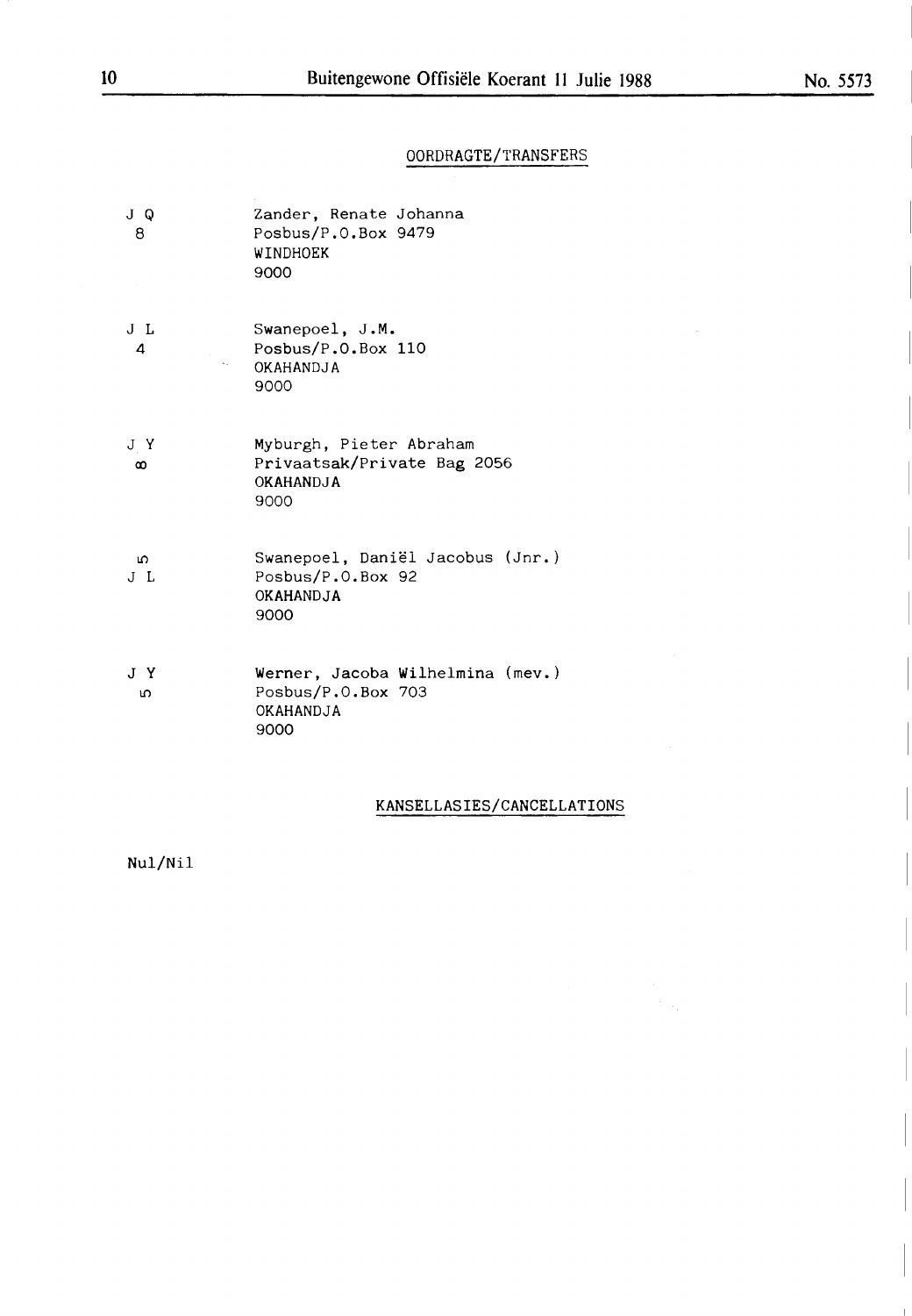$\mathcal{L}$ 

#### **K. KARIBIB**

#### REGISTRASIES/REGISTRATIONS

 $\hat{\boldsymbol{\beta}}$ 

| $\overline{\phantom{0}}$<br>K E | Espach, J.H.<br>Posbus/P.O.Box 234<br><b>USAKOS</b><br>9000                                                                                                                                                                                                                                                                                                                                                                    |
|---------------------------------|--------------------------------------------------------------------------------------------------------------------------------------------------------------------------------------------------------------------------------------------------------------------------------------------------------------------------------------------------------------------------------------------------------------------------------|
| $\infty$<br>K D                 | Dixon, Albert<br>$\sim 10^{11}$ m $^{-1}$<br>Posbus/P.O.Box 208<br>$\sim 10^{-1}$<br><b>USAKOS</b><br>9000                                                                                                                                                                                                                                                                                                                     |
| $\mathbf{\alpha}$<br>K M        | $\mathcal{L}^{\text{max}}_{\text{max}}$ and $\mathcal{L}^{\text{max}}_{\text{max}}$<br>Kleynhans, M.J.<br>Posbus/P.O.Box 111<br>KARIBIB<br>9000                                                                                                                                                                                                                                                                                |
| $\sim$<br>K F                   | Borstlap, Francina Jacoba<br>Posbus/P.O.Box 847<br><b>GROOTFONTEIN</b><br>9000<br><b>Common</b>                                                                                                                                                                                                                                                                                                                                |
| ო<br>K M                        | J.S. Mennie E Sons (Pty) Ltd.<br>Posbus/P.0.Box.22<br>KOëS<br>9000                                                                                                                                                                                                                                                                                                                                                             |
| 4<br>K K                        | Köhler, Dieter F<br>Posbus/P.O.Box 1106<br>WINDHOEK<br>9000                                                                                                                                                                                                                                                                                                                                                                    |
| $\sim$<br>K K                   | Köhler, D.<br>Posbus/P.O.Box 12<br>KARIBIB<br>9000<br>$\label{eq:2.1} \mathbf{P}_{\text{max}}(x) = \frac{1}{2\pi}\sum_{i=1}^{N} \frac{1}{2\pi i} \sum_{i=1}^{N} \frac{1}{2\pi i} \sum_{i=1}^{N} \frac{1}{2\pi i} \sum_{i=1}^{N} \frac{1}{2\pi i} \sum_{i=1}^{N} \frac{1}{2\pi i} \sum_{i=1}^{N} \frac{1}{2\pi i} \sum_{i=1}^{N} \frac{1}{2\pi i} \sum_{i=1}^{N} \frac{1}{2\pi i} \sum_{i=1}^{N} \frac{1}{2\pi i} \sum_{i=1}^{$ |
| $\infty$<br>K M                 | Kurz, M.K.<br>Posbus/P.O.Box 5825<br>WINDHOEK<br>9000                                                                                                                                                                                                                                                                                                                                                                          |
| စ<br>Kш                         | Strzelecki, Siegfried Ernst<br>Posbus/P.O.Box 1444<br>WALVISBAAI<br>9000                                                                                                                                                                                                                                                                                                                                                       |

 $\epsilon$ 

 $\sim$  7

í,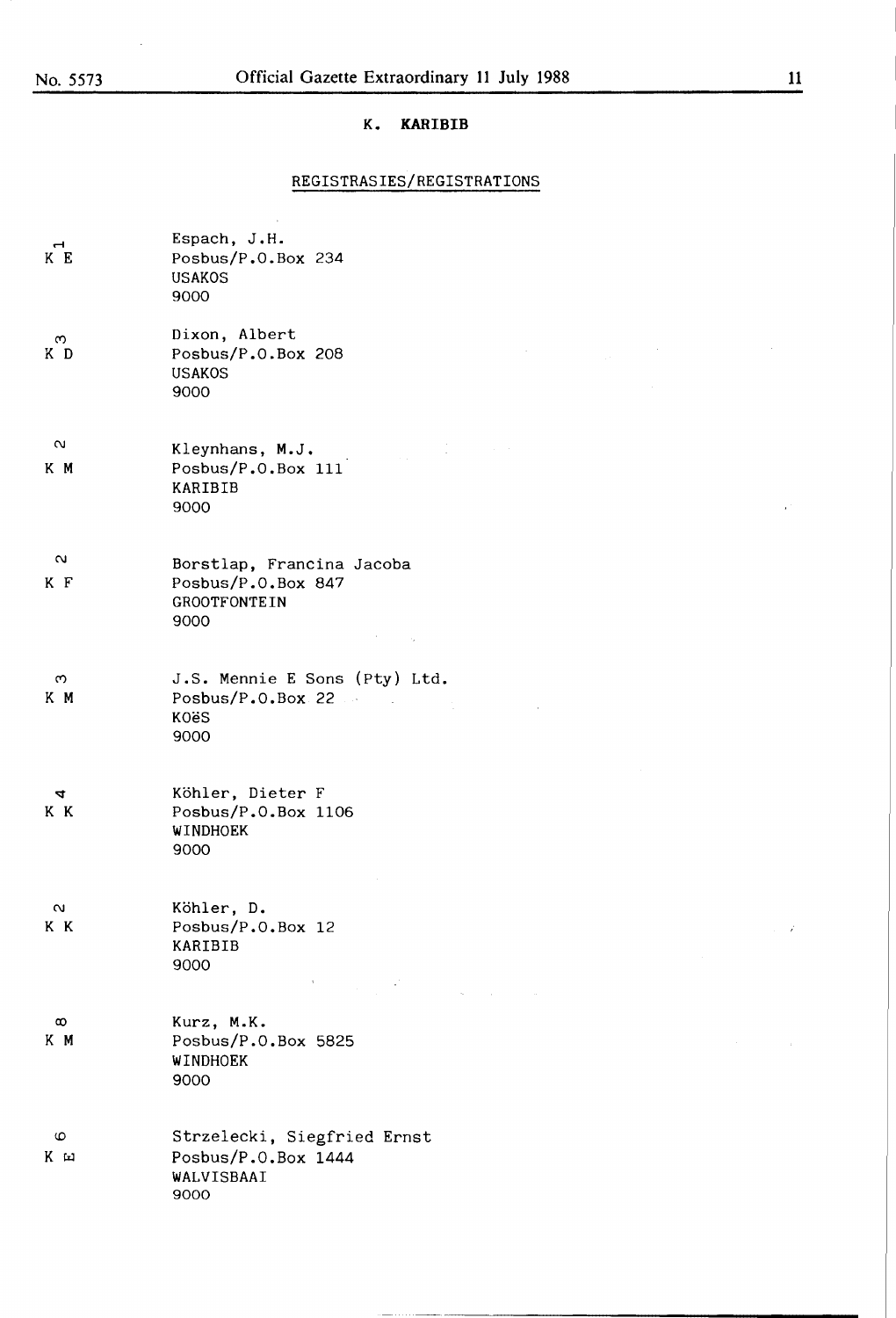#### 00RDRAGTE/TRANSFERS

7 K y De Klerk, Willem Cornelius Posbus/P.0.Box 71 USAK0S 9000

3 K D Evenson, Annalise (mej.) Posbus/P0.Box 40 USAK0S 9000

#### KANSELLASIES/CANCELLATI0NS

Nul/Nil

#### **L. LUDERITZ**

#### REGISTRASIES/REGISTRATI0NS

1 L C Heremub, Group (Pty) Ltd. Posbus/P.0.Box 136 MALTAHÖHE 9000

#### 00RDRAGTE/TRANSFERS

Nul/Nil

#### KANSELLASIES/CANCELLATI0NS

Nul/Nil

i.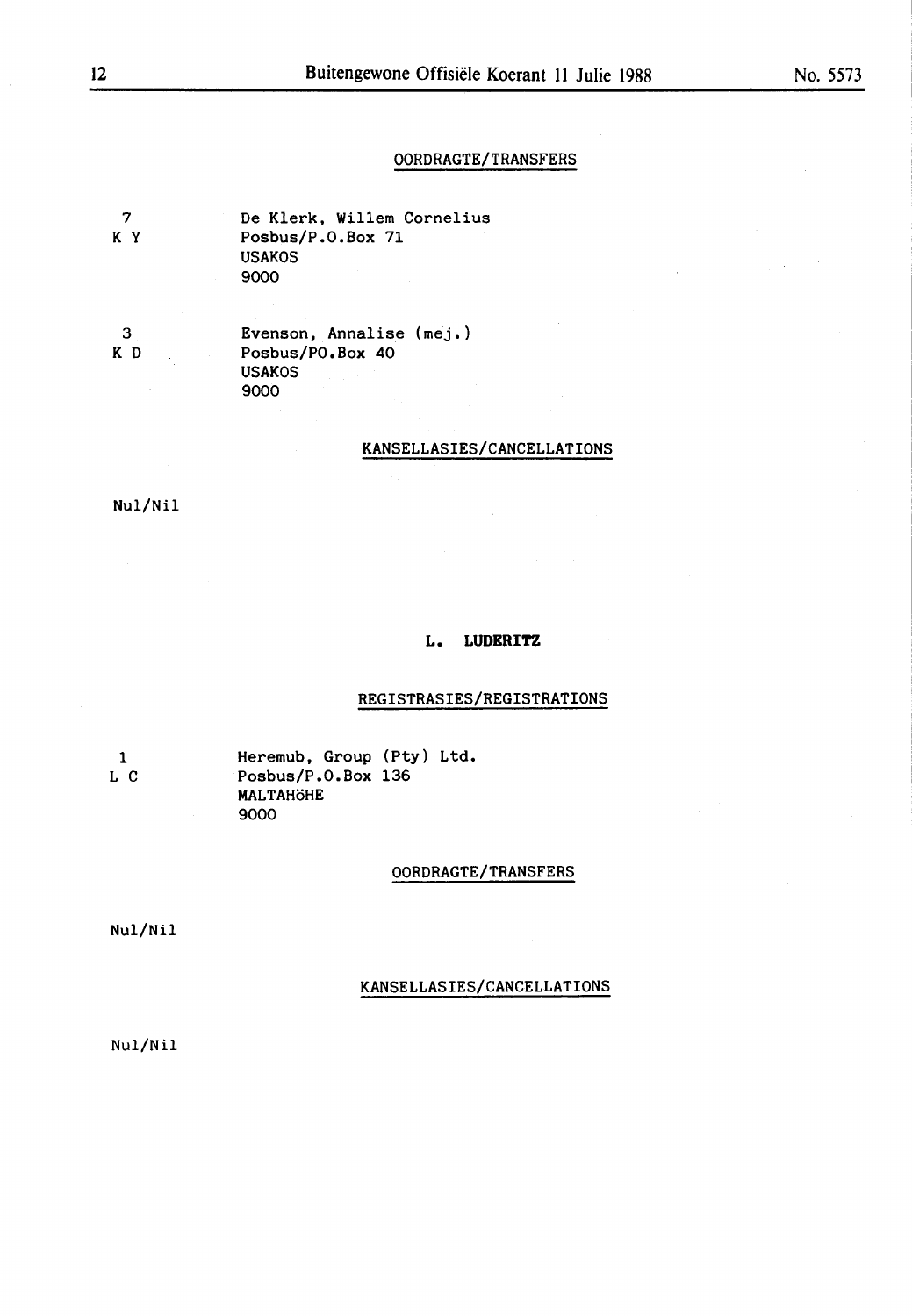#### **M. SWAKOPNUND**

#### REGISTRASIES/REGISTRATIONS

MK 5

Kleintrust Game Farm (Pty) Ltd. Posbus/P.O.Box 42 SWAKOPMUND 9000

OORDRAGTE/TRANSFERS

Nul/Nil

#### KANSELLASIES/CANCELLATIONS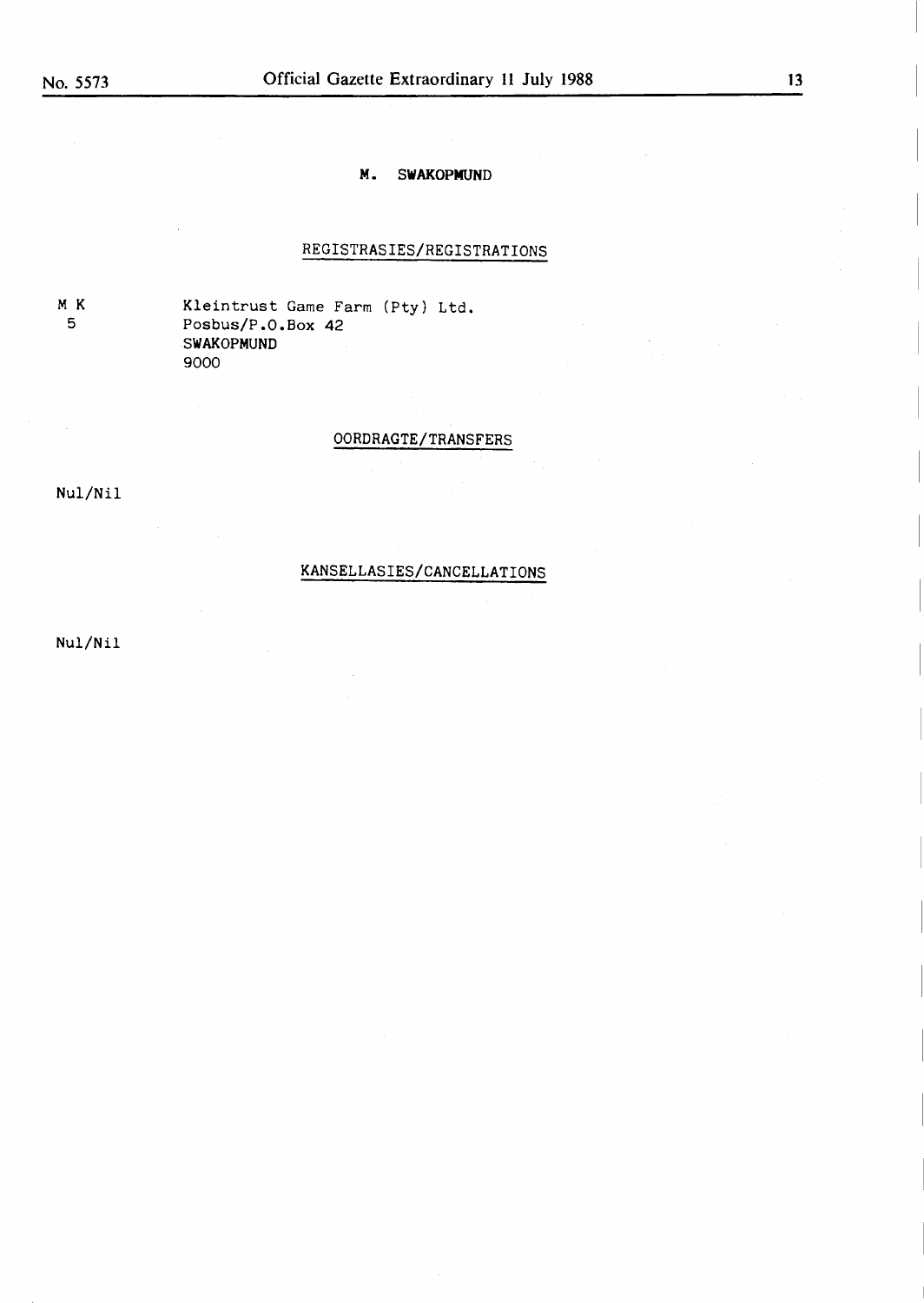## No. 5573

#### **N. GIBEON**

#### REGISTRASIES/REGISTRATIONS

| $N \times$<br>H       | Kosie Boerdery<br>Posbus/P.O.Box 667<br>MARIENTAL<br>9000                            |
|-----------------------|--------------------------------------------------------------------------------------|
| $\overline{r}$<br>N Z | Garbers, Heletjie Elizabet Isabella<br>Posbus/P.O.Box 27<br>STAMPRIET<br>9000        |
| N >                   | Plarre, Volker Kurt<br>Privaatsak/Private Bag 2040<br>MARIENTAL<br>9000              |
| ت N<br>ო              | スト・バー・シー しゅうどうしょう<br>Louw, Jacobus Casper<br>Posbus/P.O.Box 5932<br>WINDHOEK<br>9000 |
|                       | OORDRAGTE/TRANSFERS                                                                  |
| N V                   | Voiete Heide Puth Annemarie                                                          |

- **N V**  1 Voigts, Heide Ruth Annemarie Posbus/P.O.Box 12 **MALTAHoHE**  9000
- **N** L 1 Klose, Hermann, GUnter Privaatsak/Private Bag 2040 **OKAHANDJA**  9000

#### KANSELLASIES/CANCELLATIONS

Nul/Nil

 $\ddot{\phantom{a}}$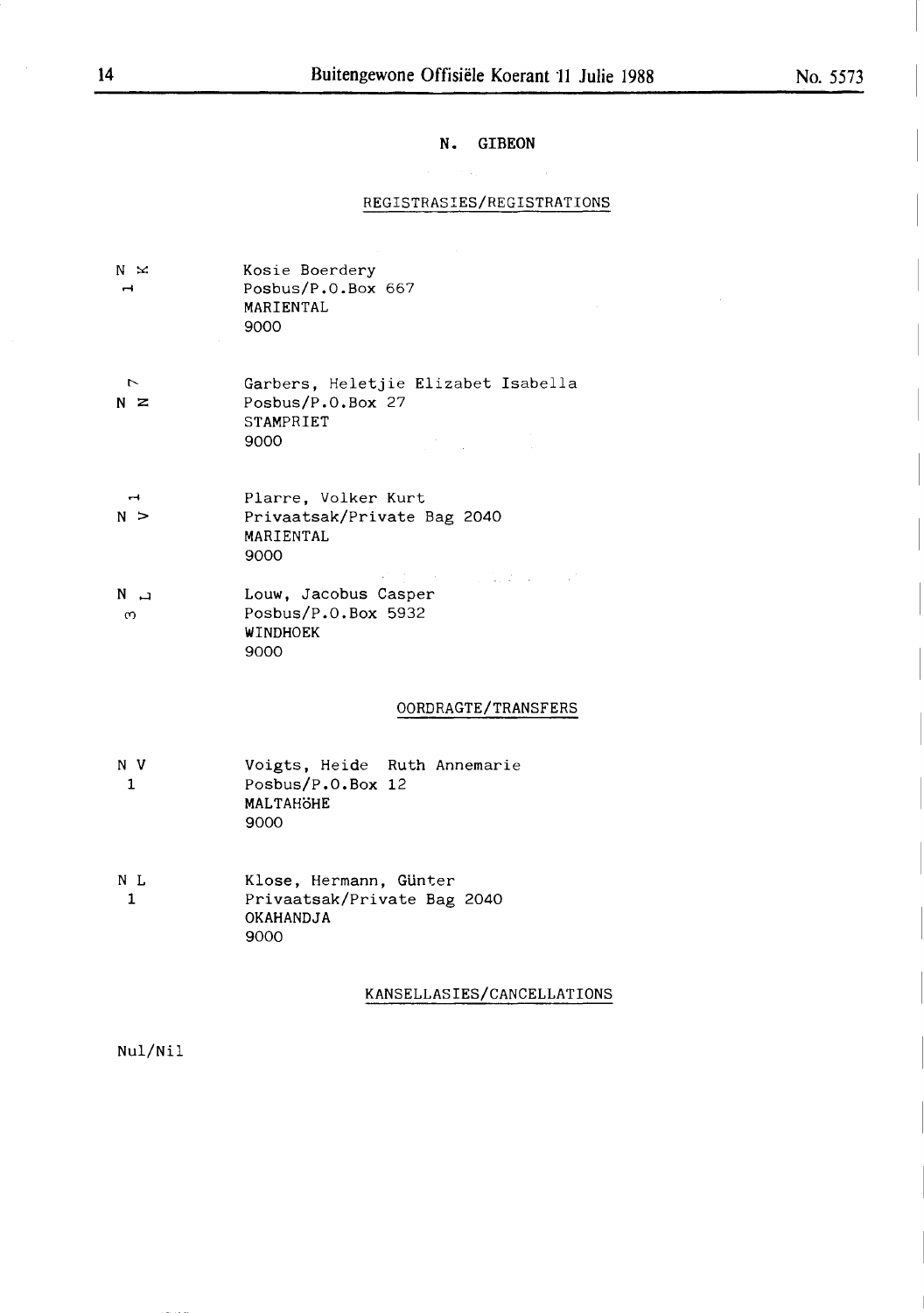## **O. OUTJO**

#### REGISTRASIES/REGISTRATIONS

| 0 <sub>1</sub><br>G.          | Greyling, Barend Christiaan<br>Posbus/P.O.Box 99<br>OUTJO<br>9000                                                                                                                                                                                  |
|-------------------------------|----------------------------------------------------------------------------------------------------------------------------------------------------------------------------------------------------------------------------------------------------|
| 0 <sub>2</sub><br>D           | Dreyer, Willem<br>Posbus/P.O.Box 1203<br>OTJIWARONGO<br>9000                                                                                                                                                                                       |
| 0 <sub>5</sub><br>B           | Burger, Petrus Benjamin Van Rhyn<br>Posbus/P.O.Box 70<br>OUTJO<br>9000                                                                                                                                                                             |
| 0 <sub>2</sub><br>A           | Opperman, Albertus Jacobus<br>Posbus/P.O.Box 155<br><b>OUTJO</b><br>9000                                                                                                                                                                           |
| 0 <sub>2</sub><br>$\mathbf P$ | Pieterse, Adriana (mev.)<br>Posbus/P.O.Box 47<br><b>OUTJO</b><br>9000                                                                                                                                                                              |
| 0 <sub>3</sub><br>R           | Roux, Pieter Johannes<br>Posbus/P.O.Box 44<br><b>OUTJO</b><br>9000                                                                                                                                                                                 |
| 0 <sub>2</sub><br>н<br>$\sim$ | Hoffman, Mathiam Johannes Cornelius<br>Posbus/P.O.Box 117<br>OUTJO<br>9000                                                                                                                                                                         |
| 0 <sub>2</sub><br>G           | Ganes, Anna<br>Posbus/P.O.Box 44<br>KHORIXAS<br>$\sim 10^{11}$ m $^{-1}$<br>$\mathcal{L}^{\mathcal{L}}(\mathcal{L}^{\mathcal{L}})$ and $\mathcal{L}^{\mathcal{L}}(\mathcal{L}^{\mathcal{L}})$<br>9000<br>$\Delta \sim 10^{11}$ m $^{-1}$<br>$\sim$ |
| $0\,4$<br>B                   | Bause, Manfrid<br>Posbus/P.O.Box 26<br><b>KHORIXAS</b><br>9000                                                                                                                                                                                     |

 $\Delta \sim 300$ 

 $\mathcal{L}^{\pm}$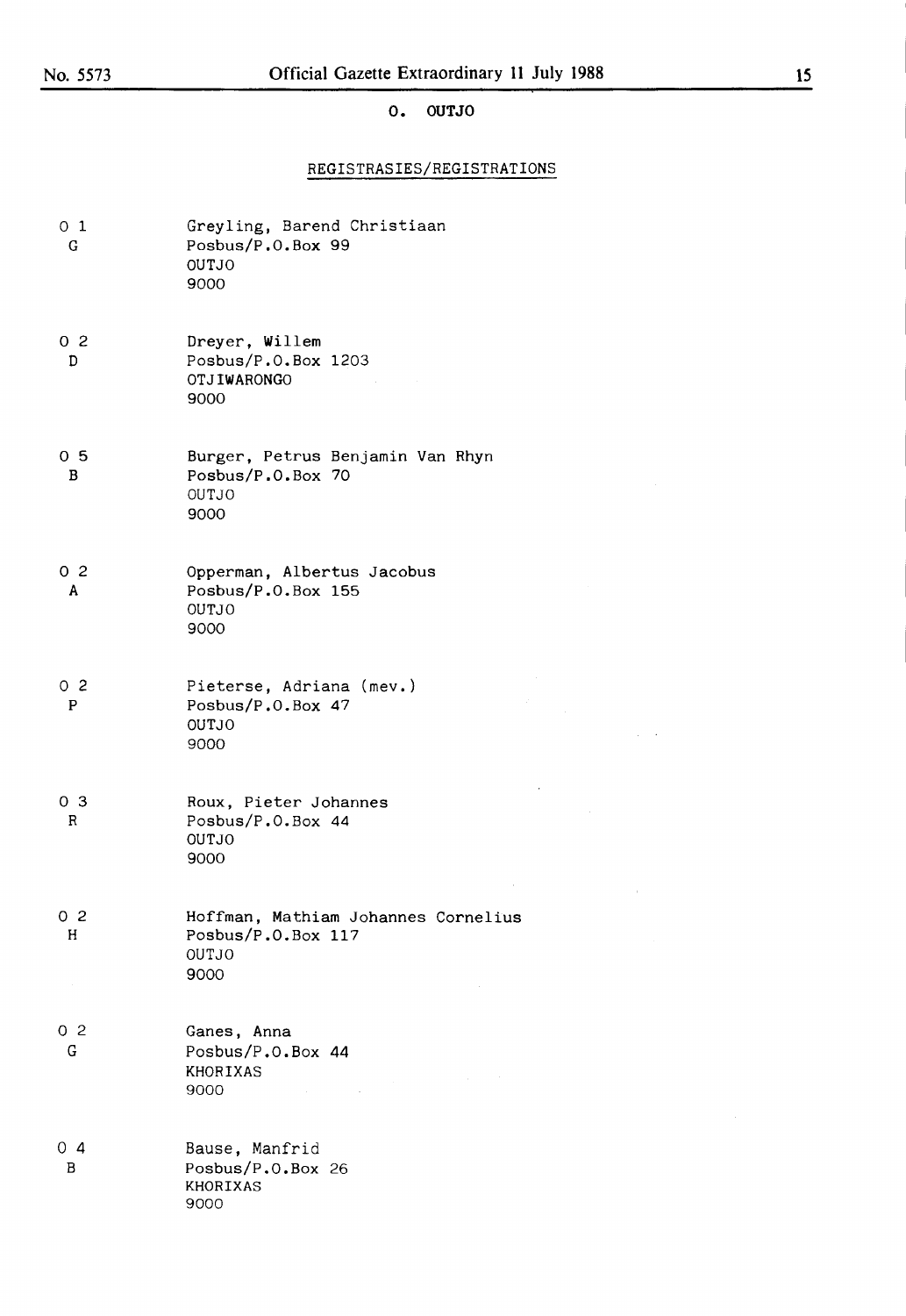| 02<br>R             | Richter, Gotthard<br>Posbus/P.O.Box 17<br>KHORIXAS<br>9000             |
|---------------------|------------------------------------------------------------------------|
| 0 <sub>3</sub><br>D | De Bruin, Daniël Benjamin<br>Posbus/P.O.Box 82<br>OUTJO<br>9000        |
|                     | OORDRAGTE/TRANSFERS                                                    |
| ок<br>8             | Muller, Jaqueline Joan<br>Privaatsak/Private Bag 2554<br>OUTJO<br>9000 |
| 6                   | Roode, Aletha Elizabeth Glen                                           |

| -6  | Roode, Aletha Elizabeth Glen |
|-----|------------------------------|
| ΟJ. | Posbus/P.0.Box $14045$       |
|     | FARRARMERE                   |
|     | <b>BENONI</b>                |
|     | 1518                         |
|     |                              |

| O A               | Smit, Susanna Catharina Petronella (mev.) |
|-------------------|-------------------------------------------|
| $\mathbf{\Omega}$ | Posbus/ $P.0.$ Box 375                    |
|                   | <b>GROOTFONTEIN</b>                       |
|                   | 9000                                      |

| 0 ⋖ | Smit, Francois Gerhardus |  |
|-----|--------------------------|--|
| - 2 | Posbus/P.O.Box 28        |  |
|     | OUTJO                    |  |
|     | 9000                     |  |

- 5 0 S Labuschagne, Johan Daniel Posbus/P.O.Box 21342 **WINDHOEK**  9000
- 0 0 l'- Opperman, Daniël Petrus Jacobus Posbus/P.O.Box 1031 GROOTFONTEIN 9000

KANSELLASIES/CANCELLATIONS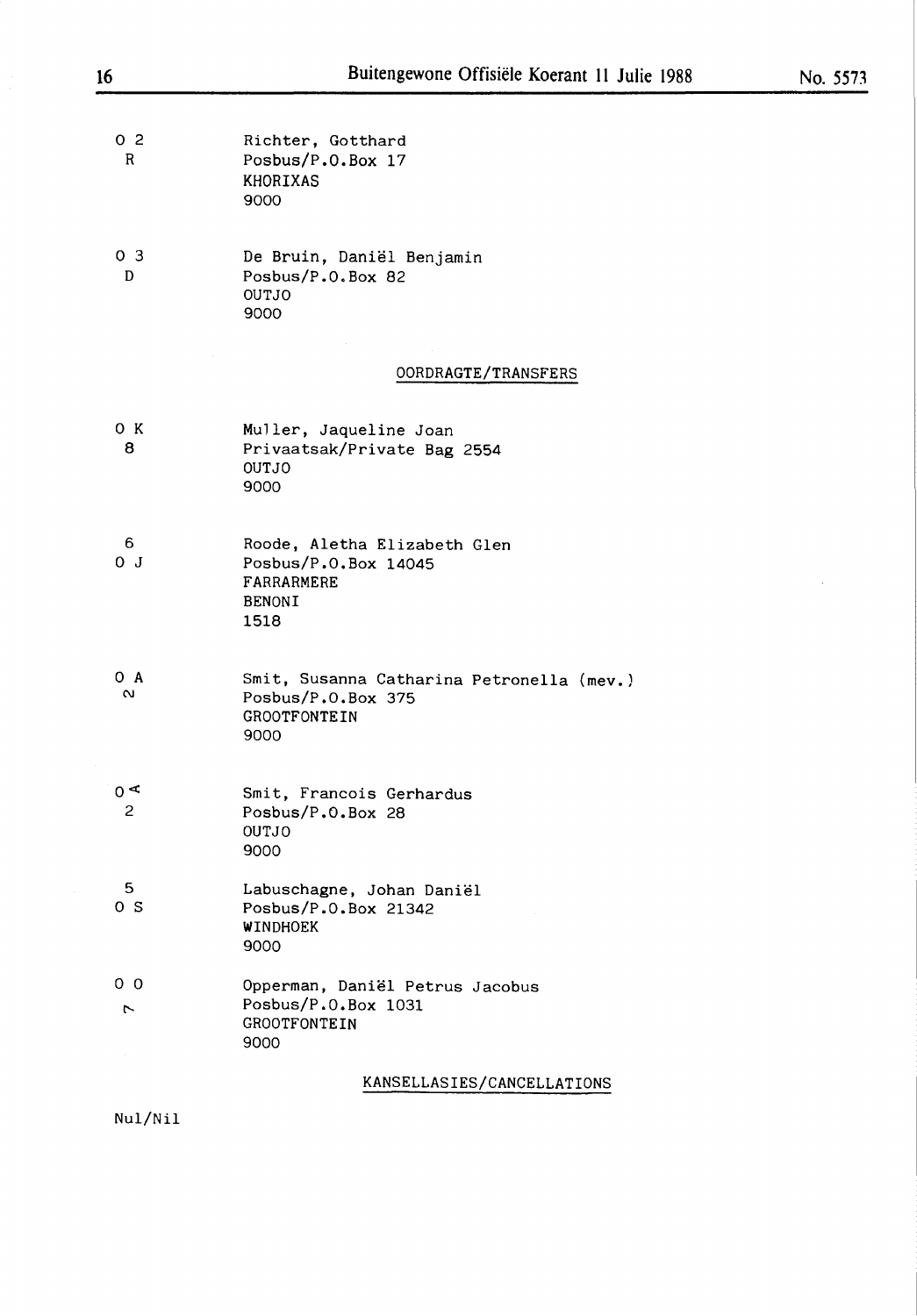#### **P. KEETMANSHOOP**

1  $\, {\bf P} \,$   $\, \times \,$ Koortzen, Johannes Posbus/P.0.Box 1176 KEETMANSH00P 9000

#### 00RDRAGTE/TRANSFERS

Nul/Nil

#### KANSELLASIES/CANCELLATI0NS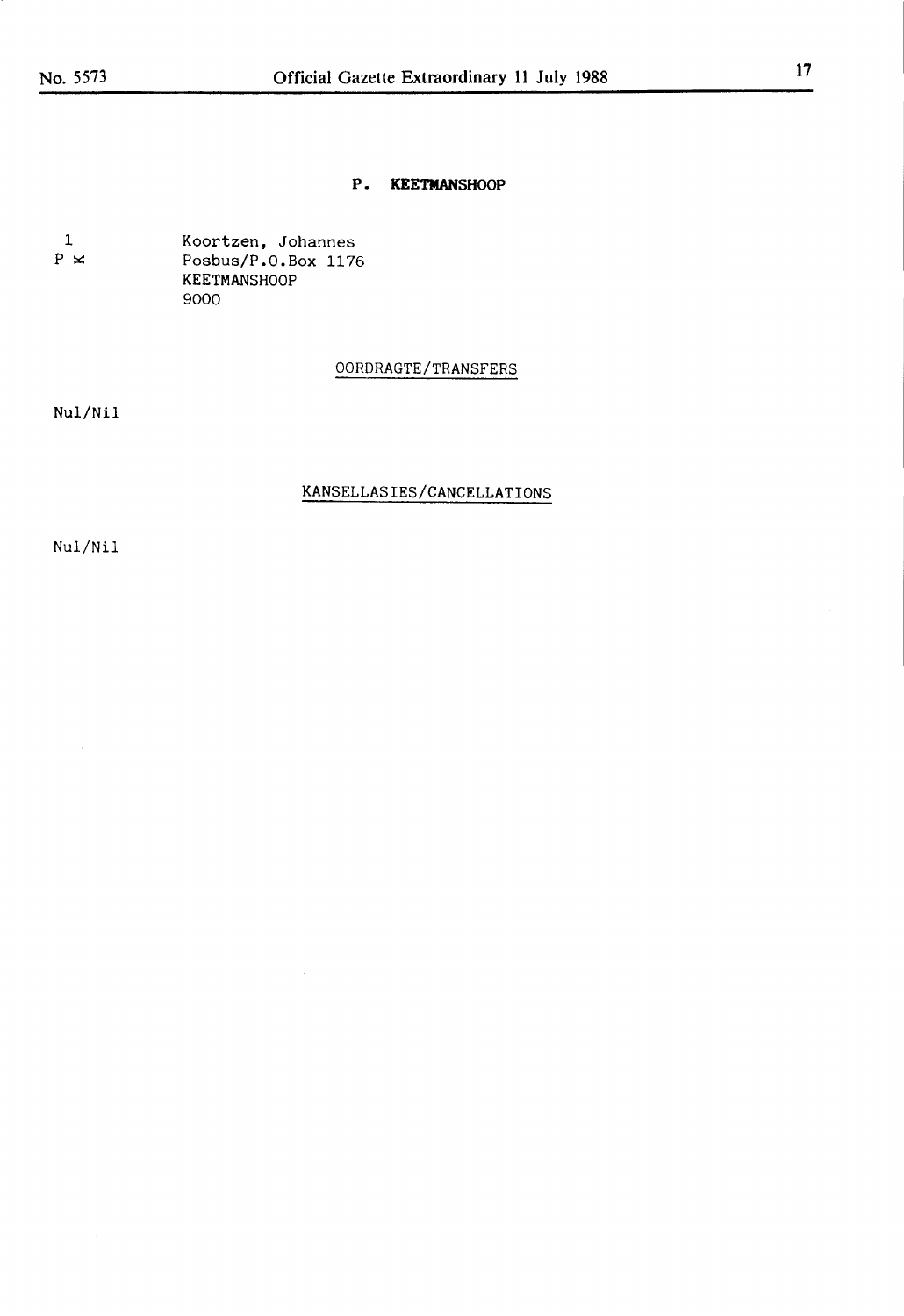## R. REHOBOTH

# REGISTRASIES/REGISTRATIONS

| R 7<br>$\overline{\phantom{0}}$ | Van Wyk, Dick<br>Posbus/P.O. Box 75<br>KLEIN-AUB<br>9000                          |
|---------------------------------|-----------------------------------------------------------------------------------|
| R 8<br>$\approx$                | Groenewaldt, Ernst Jacobus<br>Posbus/P.O.Box 8583<br><b>BACHBRECHT</b><br>9000    |
| R 9<br>≃                        | Groenewaldt, Isak George<br>Posbus/P.O.Box 8583<br><b>BACHBRECHT</b><br>9000      |
| $R$ 4<br>$\approx$              | Britz, R.<br>Posbus/P.O.Box 126<br>KALKRAND<br>9000                               |
| $R$ 4<br>ρ,                     | Angermund, Petrus Johannes<br>Privaatsak/Private Bag 17001<br><b>EROS</b><br>9000 |
| R 5<br>$\simeq$                 | Kloppers, Robert Arthur<br>Posbus/P.O.Box 10584<br>KHOMASDAL<br>9000              |
| R 2<br>3                        | Angermund, Frank William<br>Posbus/P.O.Box 3208<br>WINDHOEK<br>9000               |
| R 5<br>Σ                        | Draghoender, Harold<br>Posbus/P.O.Box 3400<br>REHOBOTH<br>9000                    |
| R 9<br>з                        | Van Wyk, Hans Josef<br>Posbus/P.O.Box 23136<br>WINDHOEK<br>9000                   |

 $\frac{1}{16}$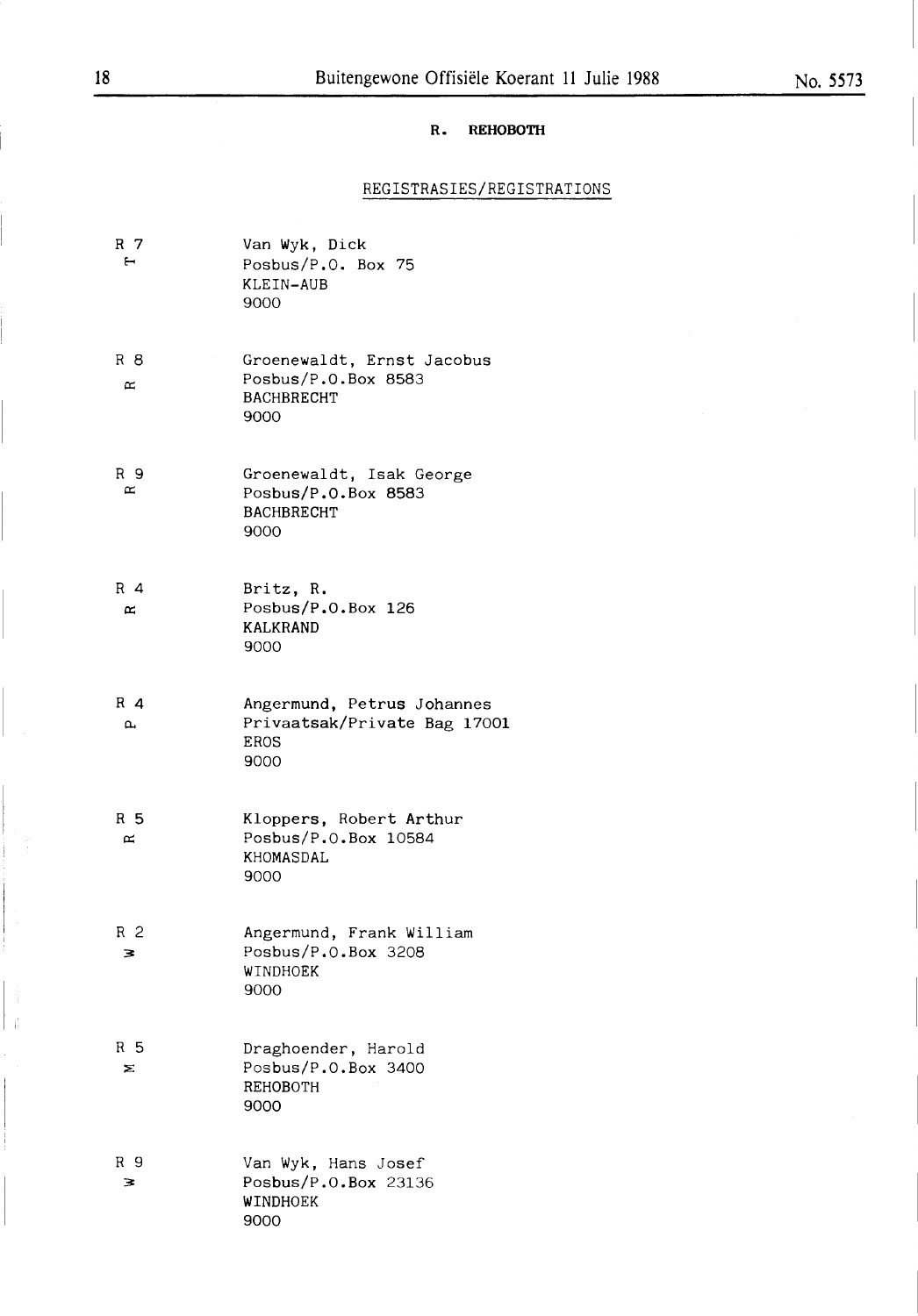| R 3<br>z            | Nortjé, Cornelius<br>Posbus/P.O.Box 3139<br>REHOBOTH<br>9000             |
|---------------------|--------------------------------------------------------------------------|
| $R$ 4<br>3          | Williams, Paul Nimrod Wesley<br>Posbus/P.O.Box 20876<br>WINDHOEK<br>9000 |
| R 3<br>⋗            | Van Wyk, Jacobus<br>Posbus/P.O.Box 53<br>KLEIN-AUB<br>9000               |
| R <sub>3</sub><br>ᆸ | Izaaks, Johannes Cornelius<br>Posbus/P.O.Box 1707<br>WINDHOEK<br>9000    |
| R 2<br>w            | Izaaks, Saul Daniël<br>Posbus/P.O.Box 152<br>KALKRAND (Schlip)<br>9000   |
| 6<br>R Y            | Van Wyk, A.K. (mev.)<br>Posbus/P.O.Box 3397<br>REHOBOTH<br>9000          |
| R 7<br>р,           | Scholtz, Gerhardus<br>Posbus/P.O.Box 124<br>KLEIN-AUB<br>9000            |
| $R$ 4<br>z          | Jansen, Conrad Jakobus<br>Posbus/P.O.Box 129<br>KALKRAND<br>9000         |
| R 5<br>z            | Alberts, Niklas Martinus<br>Posbus/P.O.Box 3185<br>REHOBOTH<br>9000      |

 $\mathcal{L}_{\mathcal{A}}$ 

 $\hat{\mathcal{L}}$ 

 $\hat{\boldsymbol{\beta}}$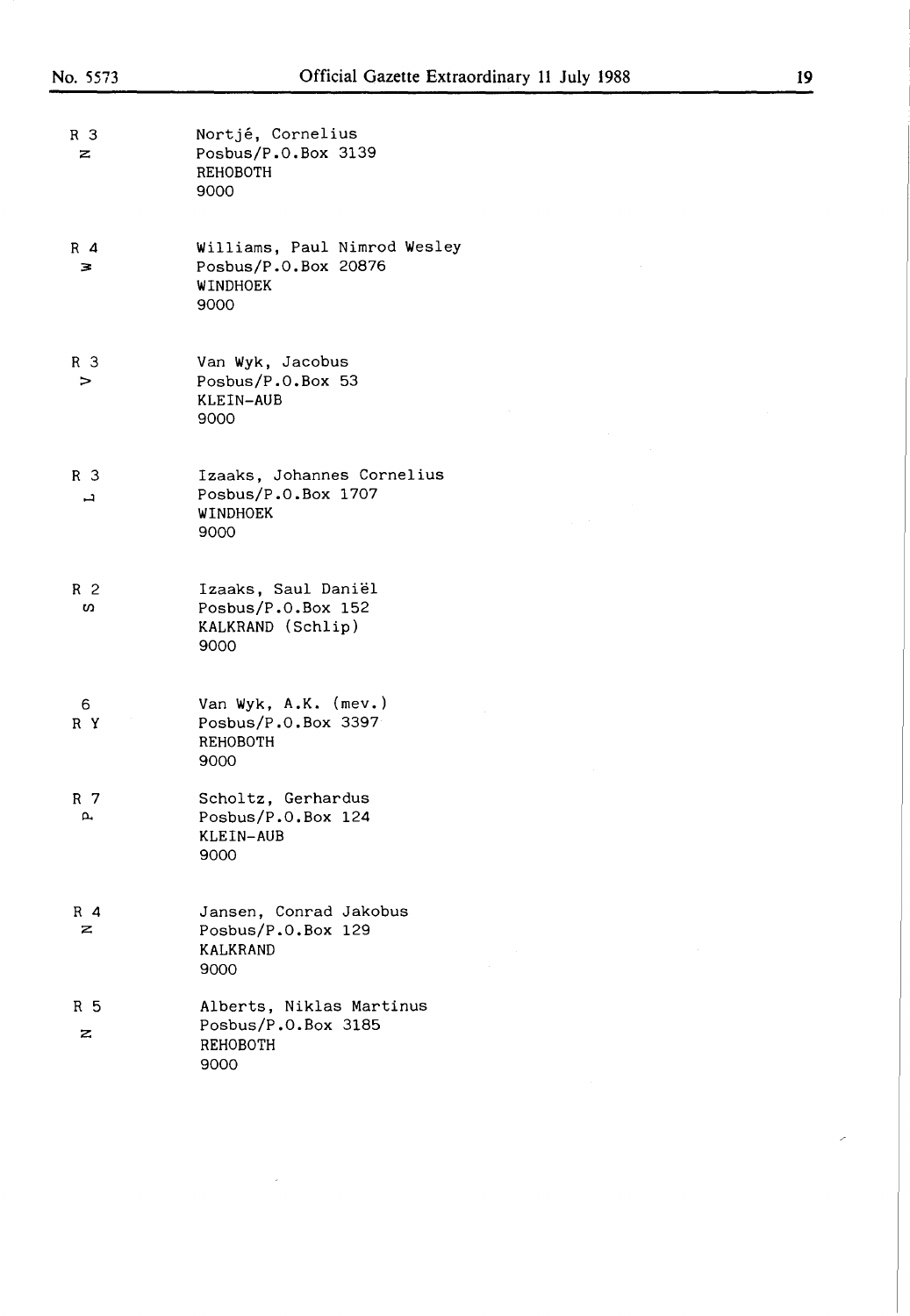- R 5 > R 8  $\mathbf{a}$ Van **Wyk,** Adriaan Jakobus Posbus 3039 REHOBOTH 9000 Mostert, Maria Magdalena (mev.) Posbus/P.O.Box 3543 REHOBOTH
- R 8 **3**  Van **Wyk,** Gert Posbus/P.O.Box 3452 REHOBOTH 9000

9000

- $\approx 8$ **0**  Campbell, **Willem Frederik**  Posbus/P.O.Box 3562 REHOBOTH 9000
- $\alpha$  1  $\blacksquare$ **Izaaks,** Freddy **A**  Posbus/P.O.Box 3475 REHOBOTH 9000
- R 9 > Van **Wyk,** Filemon Posbus/P.O.Box 3263 REHOBOTH 9000
- $\approx$  1 **:E:**  Mall, Johan Dieter Posbus/P.O.Box 10 KLEIN-AUB 9000
- $\infty$  1  $\mathbf{r}$ Abrahams, Elizabeth Sophia Posbus/P.O.Box 10623 WINDHOEK 9000
	- R 6 z Joseph, Neil Andrew Privaatsak/Private Bag 18309 WINDHOEK 9000

 $\frac{1}{2}$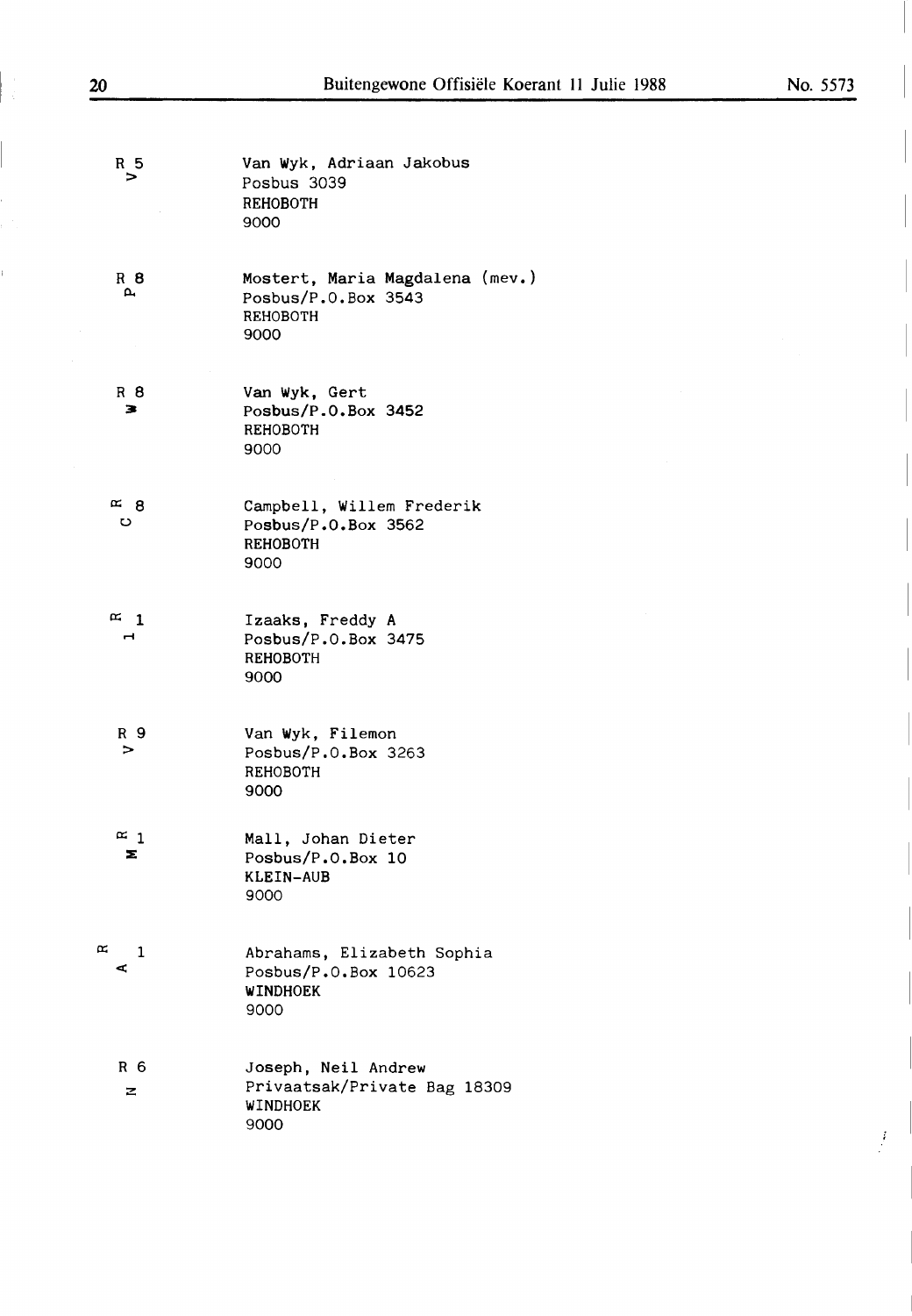| R 7<br>ᆛ            | Angermund, Nico<br>Posbus/P.O.Box 18<br>KLEIN-AUB<br>9000                   |
|---------------------|-----------------------------------------------------------------------------|
| R 7<br>з            | Van Wyk, Steven Frederik<br>Posbus/P.O.Box 20917<br><b>WINDHOEK</b><br>9000 |
| R 5<br>з            | Van Wyk, Nicolas<br>Posbus/P.O.Box 14<br>KLEIN-AUB<br>9000                  |
| R 5<br><b>L</b>     | Coetzee, Stefanus Albertus<br>Posbus/P.O.Box 10392<br>KHOMASDAL<br>9000     |
| R 6<br>д,           | Dunn, Edgar Andrew<br>Posbus/P.O.Box 3598<br>REHOBOTH<br>9000               |
| R <sub>6</sub><br>ᆜ | IIGaroeb, Erastus<br>Posbus/P.O.Box 813<br>WINDHOEK<br>9000                 |
| R 5<br>ᆜ            | Klein, Aron<br>Posbus/P.O.Box 813<br>WINDHOEK<br>9000                       |
| R 3<br>w            | Witzborn, Karel<br>Posbus/P.O.Box 3136<br><b>REHOBOTH</b><br>9000           |
| R <sub>6</sub><br>Σ | De Klerk, Marth ns<br>Posbus/P.O.Box 229<br>REHOBOTH<br>9000                |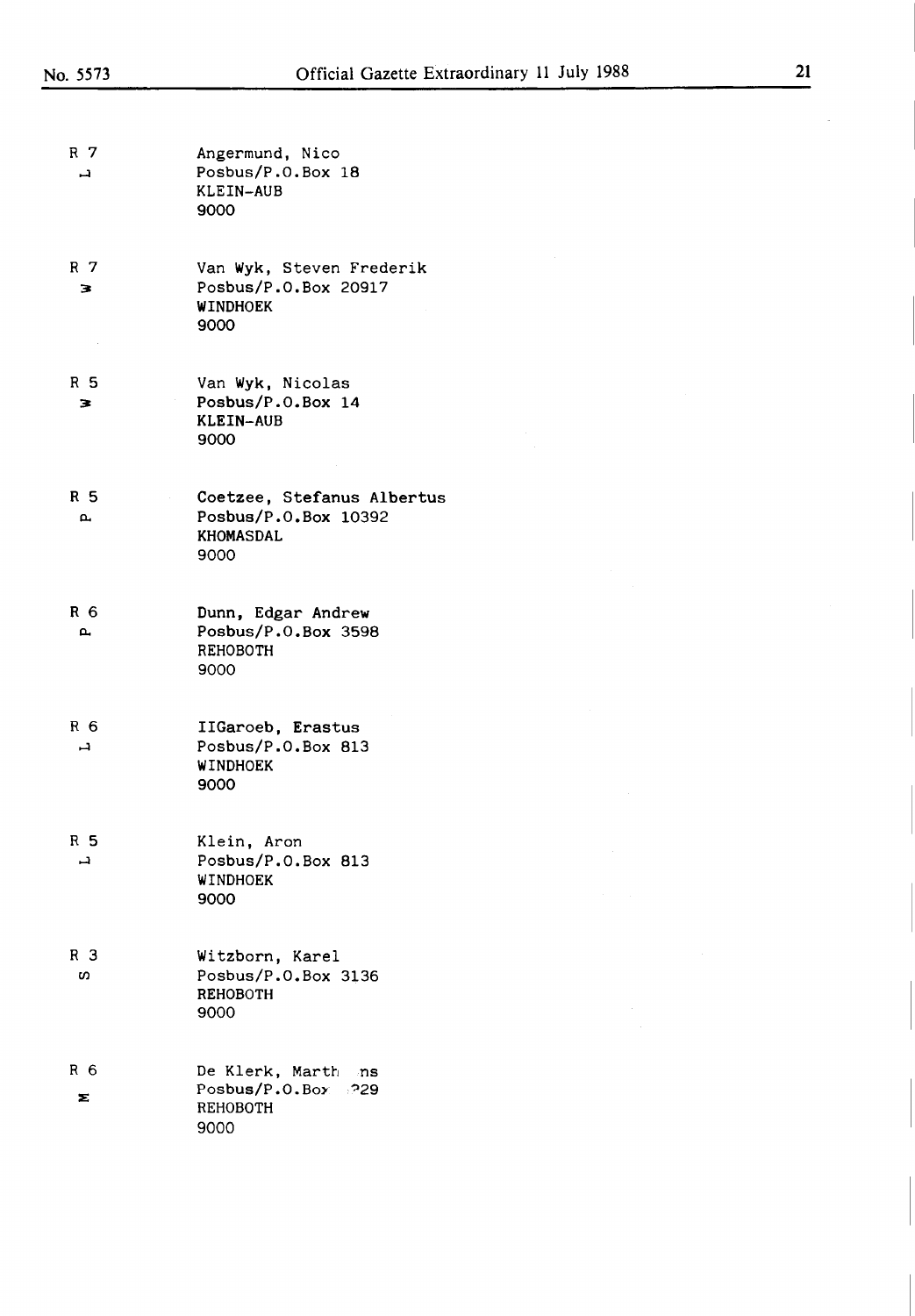$\bar{z}$ 

| Rб | Wagenaar, Jan      |  |
|----|--------------------|--|
| 3  | Posbus/P.O.Box 488 |  |
|    | WINDHOEK           |  |
|    | 9000               |  |

 $\simeq$  1  $\alpha$ Beukes, Abraham Posbus/P.O.Box 547 REHOBOTH STASIE 9000

#### OORDRAGTE/TRANSFERS

| $\mathcal{S}$<br>R C           | Carew, Johan Henry<br>Posbus/P.O.Box 6512<br>AUSSPANNPLATZ<br>9000<br>and the same of the company of |
|--------------------------------|------------------------------------------------------------------------------------------------------|
| $_{\rm R}$ $\thicksim$<br>-1   | Dreyer, Bartlo<br>Privaatsak/Private Bag 13078<br>WINDHOEK<br>9000                                   |
| כי R<br>-5                     | Januarie, Carolus Erns Jacobus<br>Posbus/P.O.Box 3539<br><b>REHOBOTH</b><br>9000                     |
| R<br>27                        | Janse Van Rensburg, Zuchrya Petronella<br>Posbus/ $P.0.Box$ 216<br>OMARURU<br>9000                   |
| $R_{\mathcal{A}}^{\mathsf{H}}$ | Farmverwaltung Godeis (Pty) Ltd<br>Posbus/P.O.Box 22273<br>WINDHOEK<br>9000                          |
| R T<br>2                       | Tities, Adam Franciscus<br>Posbus/P.O.Box 86<br><b>KLEIN AUB</b><br>9000                             |
| 5.<br>R B                      | Van Wyk, Christiaan Johannes<br>Posbus/ $P.0.Box$ 3215<br>REHOBOTH<br>9000                           |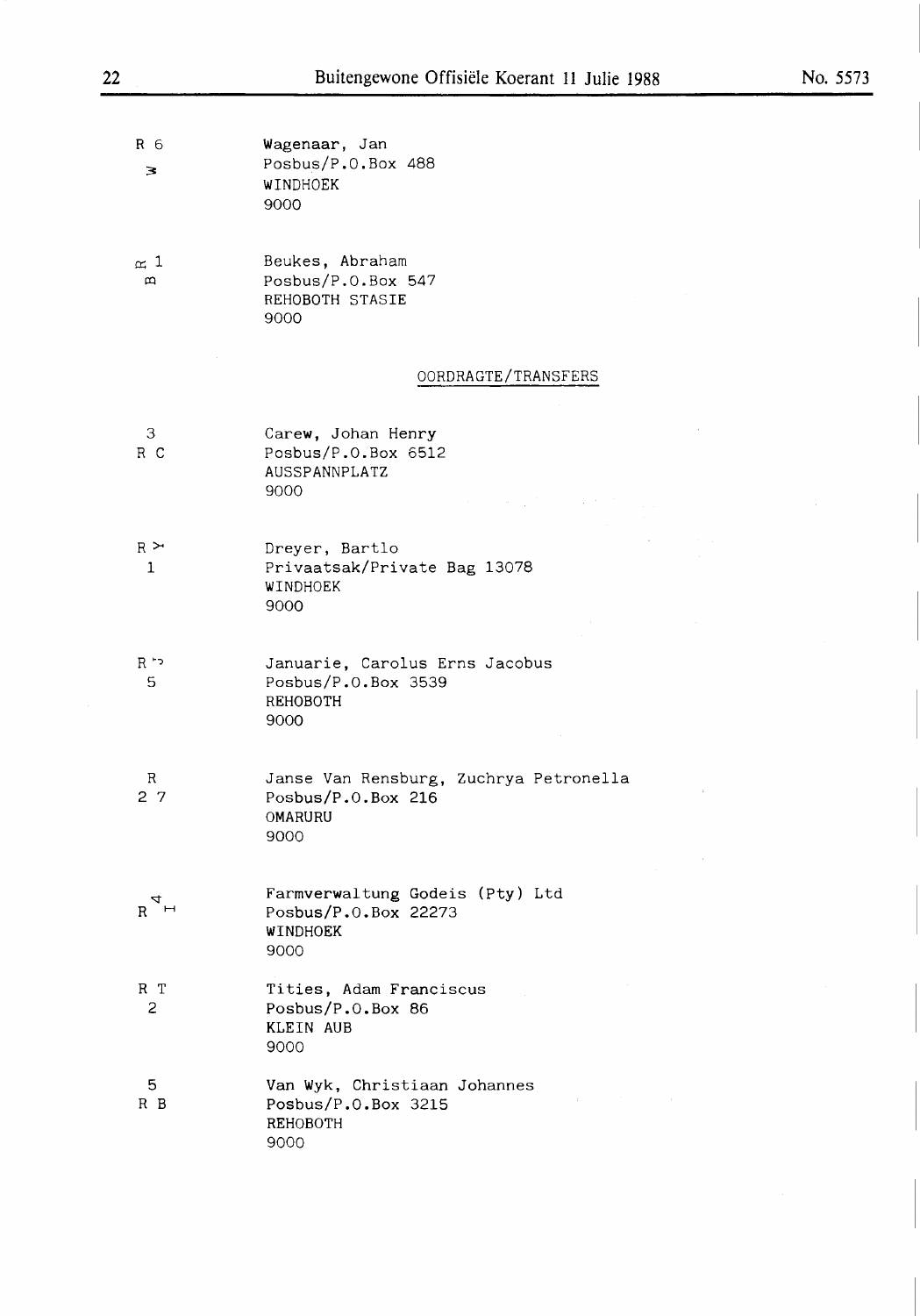| R K<br>4 | Izaak, Frederick E.<br>Posbus/P.O.Box 3392<br>REHOBOTH<br>9000           |
|----------|--------------------------------------------------------------------------|
| R A<br>1 | Izaaks, Saul Daniël<br>Posbus/P.O.Box 63<br><b>KALKRAND</b><br>9000      |
| R F<br>7 | Van Wyk, Michael<br>Posbus/P.O.Box 518<br><b>REHOBOTH-STASIE</b><br>9000 |
| 4<br>R V | Van Wyk, Rynautt<br>Posbus/P.O.Box 3276<br>REHOBOTH<br>9000              |
| R B<br>з | Stellmacher, Frans F.<br>Posbus/P.O.Box 3019<br>REHOBOTH<br>9000         |
| R<br>54  | Cloete, Petrus Daniël<br>Posbus/P.O.Box 133<br>KLEIN-AUB<br>9000         |
| 6<br>R ← | Van Wyk, Erich<br>Posbus/P.O.Box 3184<br>REHOBOTH<br>9000                |

# KANSELLASIES/CANCELLATIONS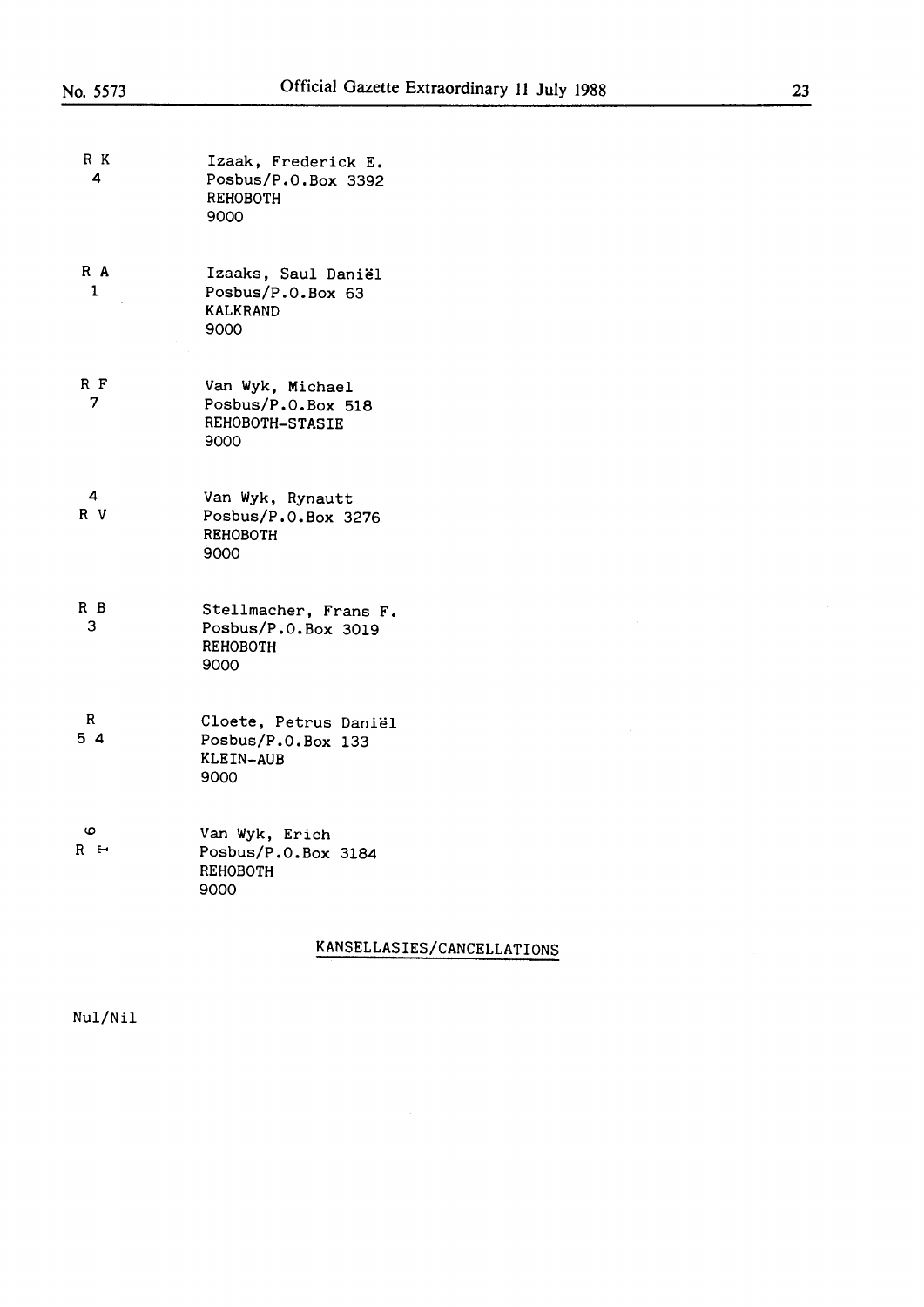#### S. **GOBABIS**

# REGISTRASIES/REGISTRATIONS

| თ 5<br>M        | Smuts, M.A.<br>Privaatsak/Private Bag 2095<br>GOBABIS<br>9000            |
|-----------------|--------------------------------------------------------------------------|
| თ. 7<br>В       | Britz, Johannes Jurie<br>Luit. Lampe straat/Street 50<br>GOBABIS<br>9000 |
| თ 7<br>F        | Heiser, Astrid<br>Posbus/P.O.Box 255<br>WINDHOEK<br>9000                 |
| $\omega$ 1<br>P | Prenn, Erich<br>Privaatsak/Private Bag 13095<br>WINDHOEK<br>9000         |
| ທ 2<br>P        | Venter, Paul Stefanus<br>Posbus/P.O.Box 562<br>GOBABIS<br>9000           |
| ω4<br>D         | Dannhauser, K.S.<br>Posbus/P.O.Box 140<br>GOBABIS<br>9000                |
| თ 7<br>Ι        | Rossouw, Gabriël Johannes<br>Posbus/P.O.Box 22170<br>WINDHOEK<br>9000    |
| $\omega$ 1<br>I | Marita Beef<br>Posbus/P.O.Box 22170<br>WINDHOEK<br>9000                  |
| 0.7<br>G        | Groenewald, Johannes Stephanus<br>Posbus/P.O.Box 78<br>KALKRAND<br>9000  |

Anthycology

 $\epsilon$  -speedware  $\chi$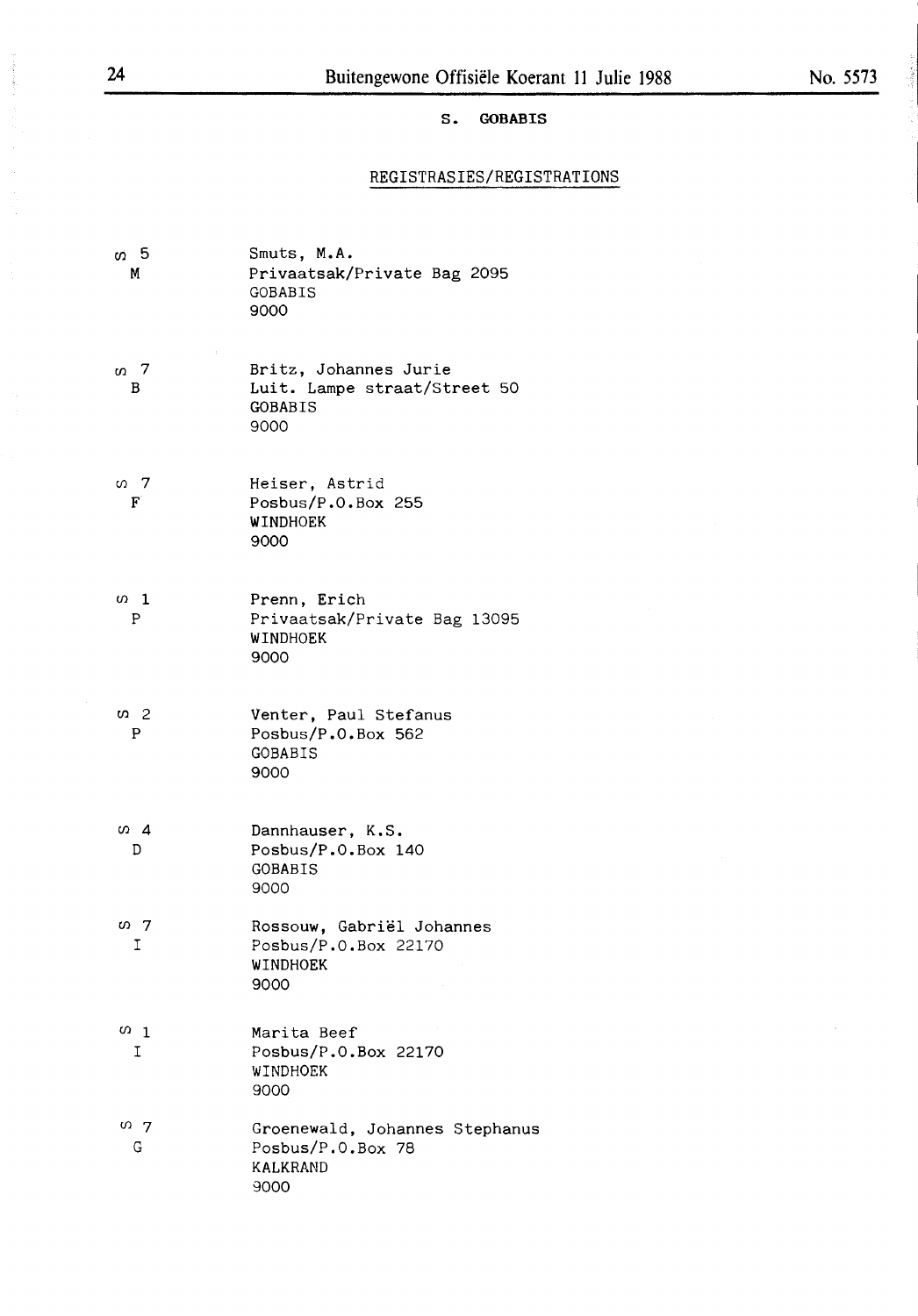| $\sigma$ 5<br>D           | Kruger, Albertus Stefanus<br>Posbus/P.O.Box 562<br>GOBABIS<br>9000                                        |
|---------------------------|-----------------------------------------------------------------------------------------------------------|
| $\omega$ 1<br>W           | Weitz, Daniël<br>Posbus/P.O.Box 6223<br>AUSSPANNPLATZ<br>9000<br>an an                                    |
| $\Omega$ 1<br>R           | Reddinghuys, Pieter Jacobus (Snr) & Seun (Johannes Jurgens<br>Posbus/P.O.Box 47<br><b>GOBABIS</b><br>9000 |
| 08<br>B                   | Buys, J.S.M.<br>Posbus/ $P.0.Box 12$<br>OKAHANDJA<br>9000                                                 |
| $\sigma$ 3<br>$\mathbf P$ | Swart, Petrus Daniël<br>Posbus/P.O.Box 924<br><b>GOBABIS</b><br>9000                                      |
| თ 6<br>H                  | Hough, Michiel Christiaan<br>Posbus/P.O.Box 900<br>GOBABIS<br>9000                                        |
| თ 8<br>V                  | Van der Merwe, J.D.G.<br>Posbus/P.O.Box 8267<br>WINDHOEK<br>9000                                          |
| S <sub>1</sub><br>>       | Van der Merwe Boerdery<br>Posbus/P.O.Box 162<br>WINDHOEK<br>9000                                          |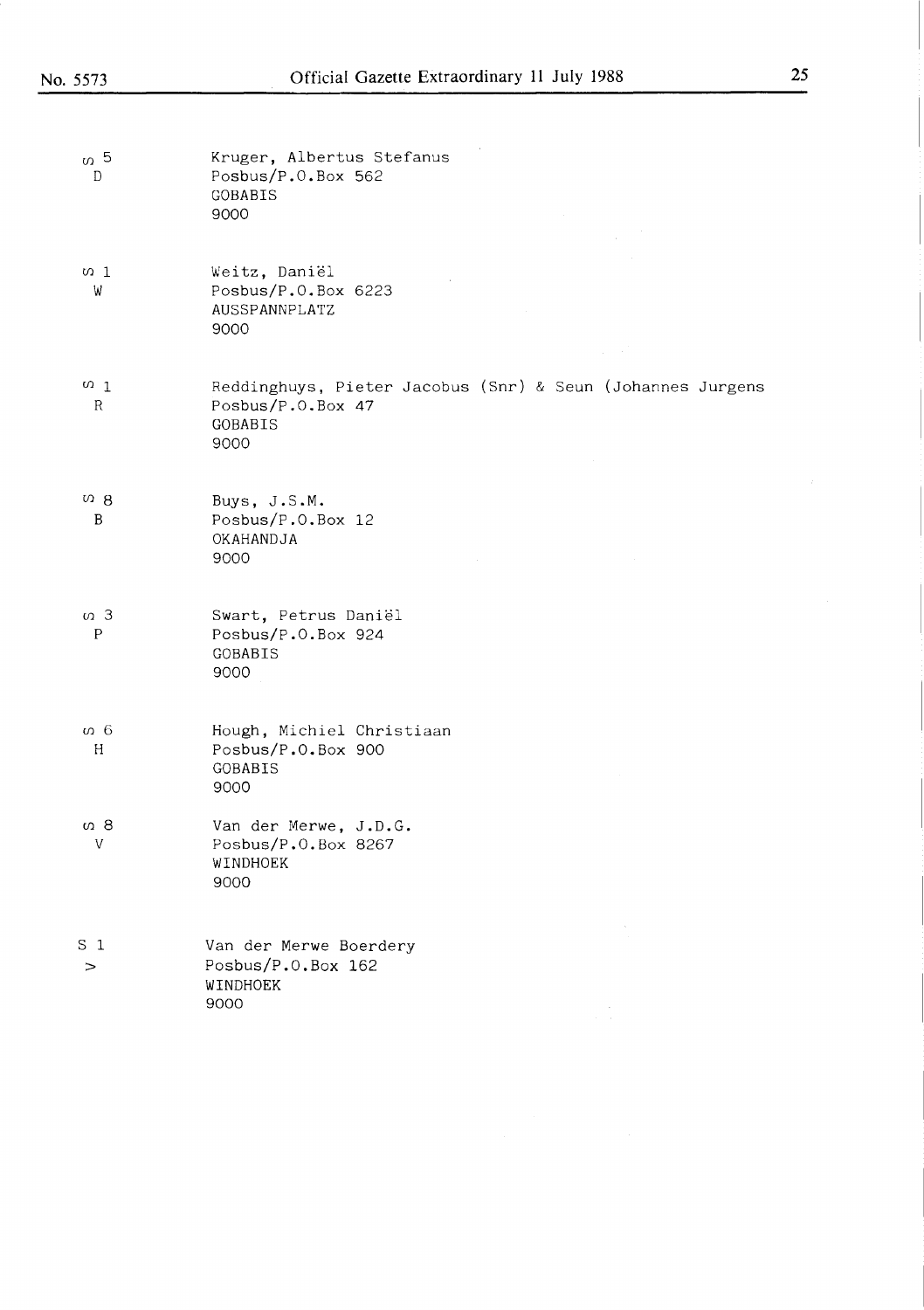# OORDRAGTE/TRANSFERS

| $S \geq$<br>2 | Labuschagne, Jan Hendrik Basson<br>Posbus/P.O.Box 293<br>GOBABIS<br>9000          |
|---------------|-----------------------------------------------------------------------------------|
| O<br>S G      | Gous, Johannes Petrus<br>Posbus/P.O.Box 224<br><b>GOBABIS</b><br>9000             |
| S W<br>6      | Wiesse, Johannes Jacobus (Jnr.Jnr.)<br>Posbus/P.O.Box 64<br>WITVLEI<br>9000       |
| ഗ<br>s o      | Basson, Marie-Anne<br>Posbus/P.O.Box 51419<br>WINDHOEK<br>9000                    |
| s ≏<br>$\sim$ | Basson, Justin Adriaan<br>Posbus/P.O.Box 21419<br>WINDHOEK<br>9000                |
| sн<br>2       | Koehler, Christoph Gustav<br>Posbus/P.O.Box 20<br>OMITARA<br>9000                 |
| 0<br>S F      | Fourie, Johannes Jakobus (jnr.)<br>Posbus/P.O.Box 589<br><b>GOBABIS</b><br>9000   |
| ωI<br>4       | Burger, Albertus Johannes Jacobus<br>Posbus/P.O.Box 878<br><b>GOBABIS</b><br>9000 |
| s →           | Leuschner, Lorez Ingo<br>Privaatsak/Private Bag 601<br>OMITARA<br>9000            |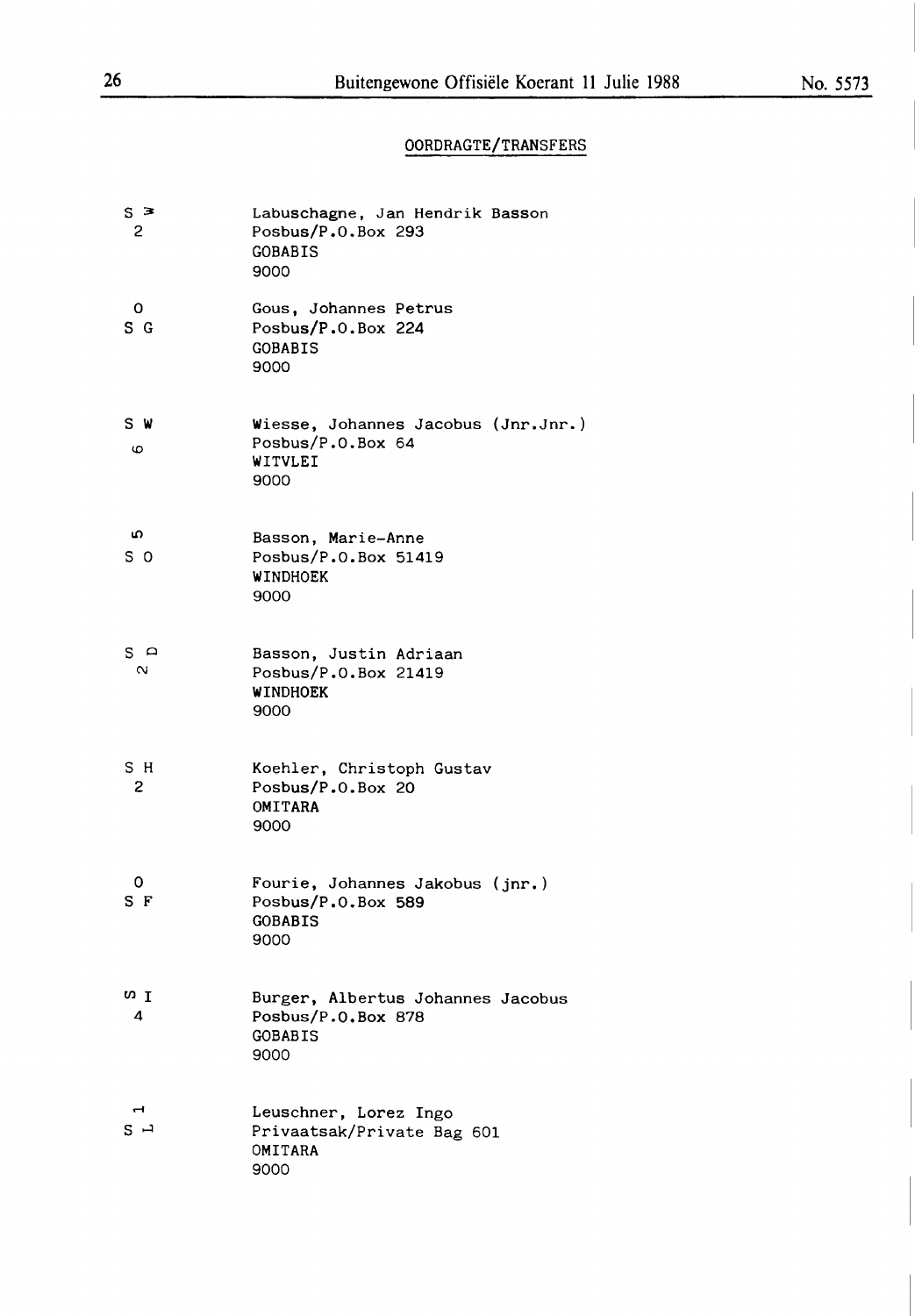J.

| 7 |
|---|
|   |

| S თ<br>4                     | Buys, E.S.<br>Posbus/P.O.Box 12<br>OKAHANDJA<br>9000                               |
|------------------------------|------------------------------------------------------------------------------------|
| $S^{\omega}$<br>$\mathbf{1}$ | Swart, Petrus Daniël<br>Posbus/P.O.Box 21117<br>WINDHOEK<br>9000                   |
| Ω X<br>1                     | Der Linde, I.J.J. (Tokat Boerdery)<br>Posbus/P.O.Box 778<br><b>GOBABIS</b><br>9000 |
| <b>ω</b> N<br>7              | Redecker, Gunhilt<br>Posbus/P.O.Box 180<br>OTJIWARONGO<br>9000                     |
| ທ M<br>ഗ                     | Viers, W.A<br>Privaatsak/Private Bag 519<br>OMITARA<br>9000                        |
|                              | KANSELLASIES/CANCELLATIONS                                                         |
| . .                          |                                                                                    |

| SН | Hugo, Jacobus Johannes |
|----|------------------------|
| ო  | Posbus/P.O.Box 2695    |
|    | WINDHOEK               |
|    | ഹഹ                     |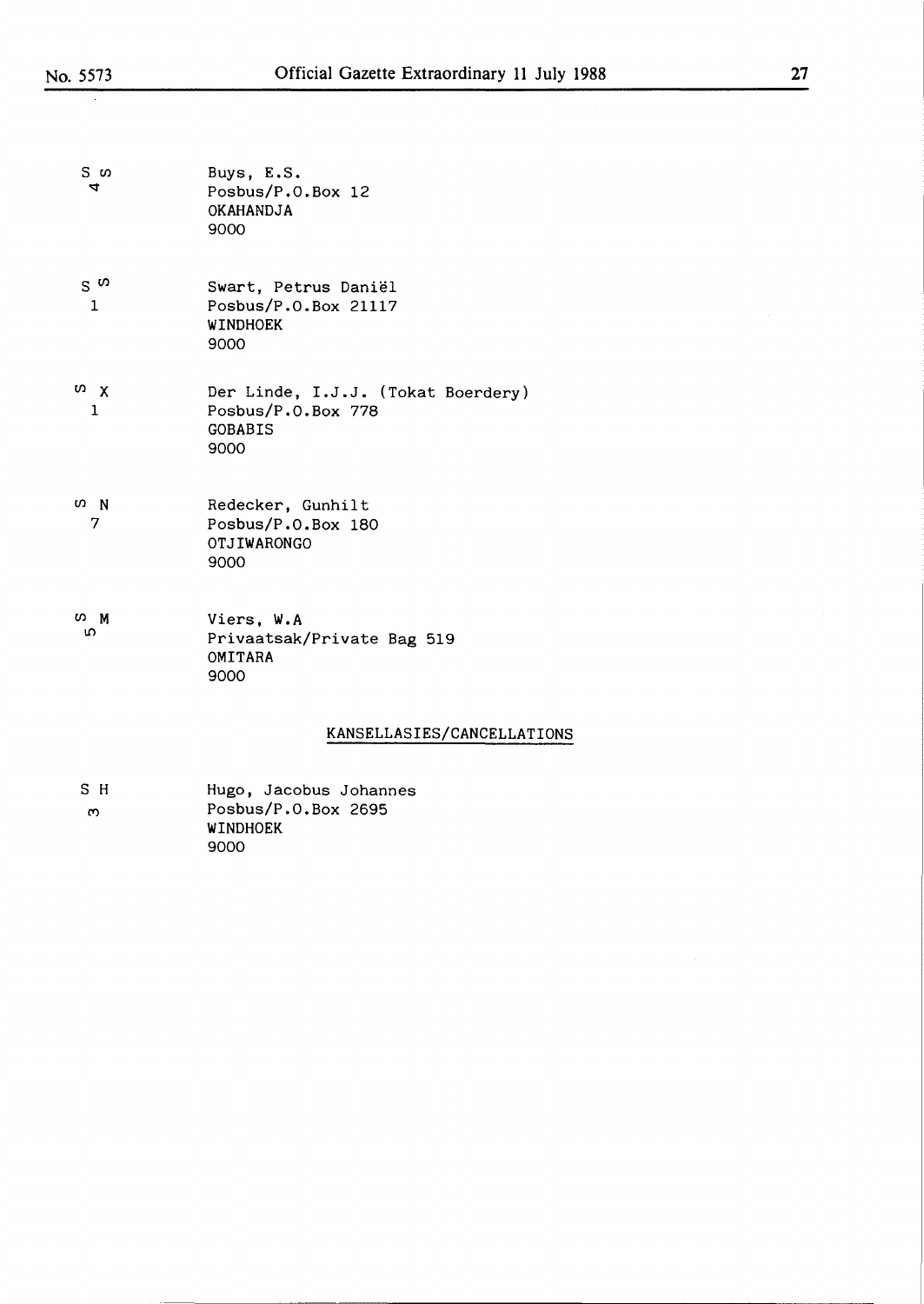# T. **OTJIWARONGO**

# REGISTRASIES/REGISTRATIONS

| $T \geq$<br>4   | Wheeler, Denis<br>Posbus/P.O.Box 771<br>OTJIWARONGO<br>9000                       |
|-----------------|-----------------------------------------------------------------------------------|
| $H$ I<br>З      | Herbst, Sarel Conrad Petrus (Jnr.)<br>Posbus/P.O.Box 552<br>OTJIWARONGO<br>9000   |
| $H$ L<br>9      | Louw, Lennox Antonie<br>Posbus/P.O.Box 552<br>OTJIWARONGO<br>9000                 |
| $F$ $P$<br>7    | Botes, Pieter Johannes<br>Posbus/P.O.Box 878<br>OTJIWARONGO<br>9000               |
| $H$ U<br>6      | Attyd Somer Boerdery<br>Posbus/P.O.Box 1135<br>OTJIWARONGO<br>9000                |
| $\vdash$ P<br>4 | Dahl, Peter<br>Posbus/P.O.Box 46<br><b>KALKFELD</b><br>9000                       |
| ⊢ M<br>9        | H & L Boerdery<br>Posbus/P.O.Box 21327<br>WINDHOEK<br>9000                        |
| ⊢ J<br>6        | Hatting, Jacobus Johannes Herculaas<br>Posbus/P.O.Box 1235<br>OTJIWARONGO<br>9000 |
| ⊢ U<br>7        | Köbert, Watter<br>7 Kirchberggasse 4/6<br>WIEN (ÖSTERREICH)                       |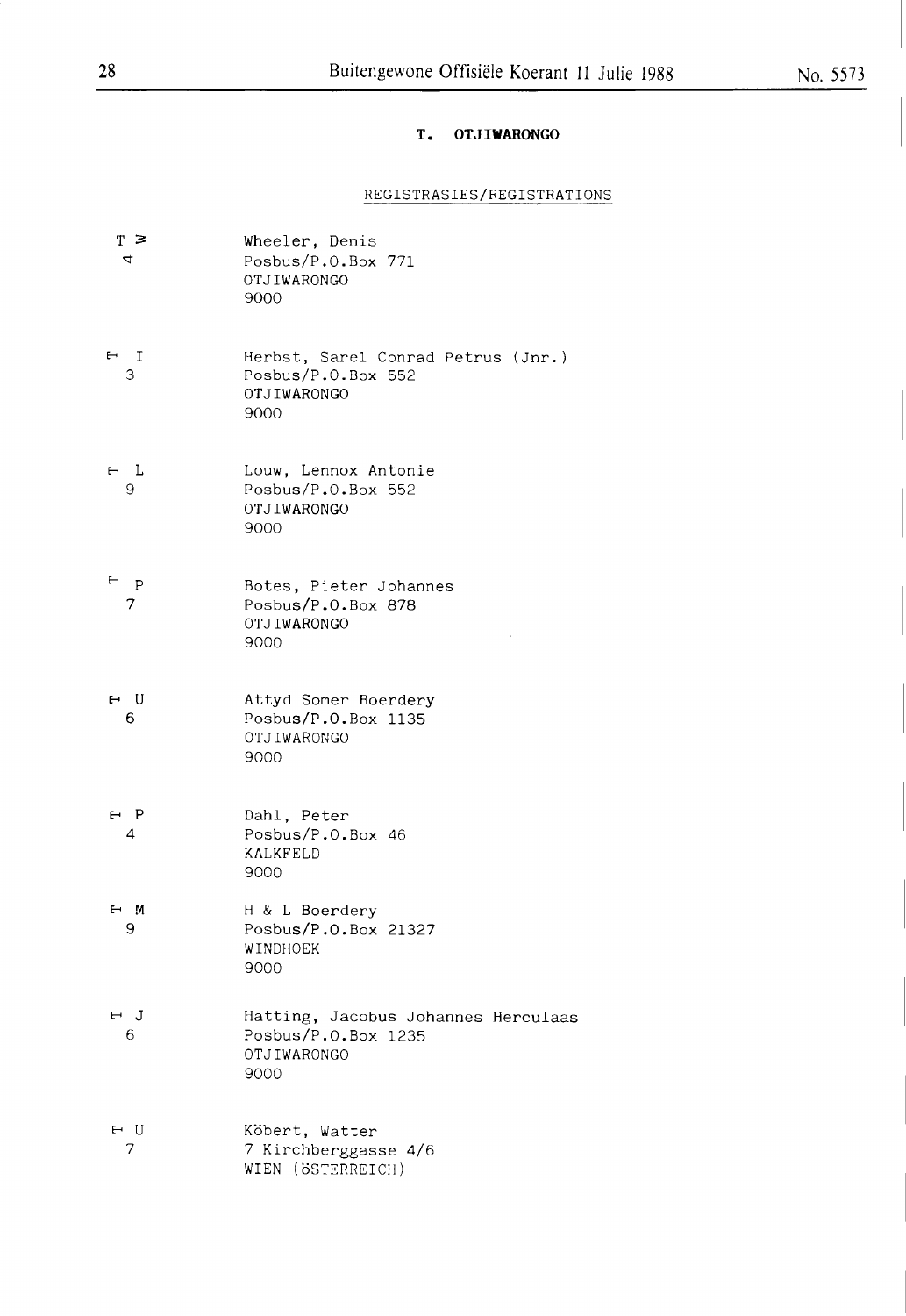| $\vdash$ S | Stromsoe, Gunnar Erik |
|------------|-----------------------|
|            | Posbus/P.0.Box $122$  |
|            | OTJIWARONGO           |
|            | ദറററ                  |

 $T >$ Von Finkestein, Wolf Heinrich (Graf) Posbus/P.O.Box 434 OTJIWARONGO 9000

#### OORDRAGTE/TRANSFERS

| т >    | Ritter, Rolf-Dietrich |
|--------|-----------------------|
| $\sim$ | Posbus/P.0.Box 289    |
|        | OKAHANDJA             |
|        | .9000                 |

- 5  $T \geq$ Bornman Jacobus Elisa De Wet Posbus/P.O.Box 22105 WINDHOEK 9000
- T D 3 Dickmann, Wilhelm Gerd Privaatsak/Private Bag 2101 **OTJIWARONGO**  9000

| ാററ |                                                                |
|-----|----------------------------------------------------------------|
|     | Pretorius, Frederik Johan<br>Posbus/P.O.Box 595<br>OTJIWARONGO |

 $\frac{1}{2}$ 

| T<br>ſщ        | Pretorius, Anna Avril |
|----------------|-----------------------|
| $\overline{7}$ | Posbus/P.0.Box 595    |
|                | OTJIWARONGO           |
|                | ഹററ                   |

| ТT            | Labuschagne P.G.     |
|---------------|----------------------|
| $\mathcal{A}$ | Posbus/P.0.Bo. $446$ |
|               | OUT.IO               |
|               | 9000                 |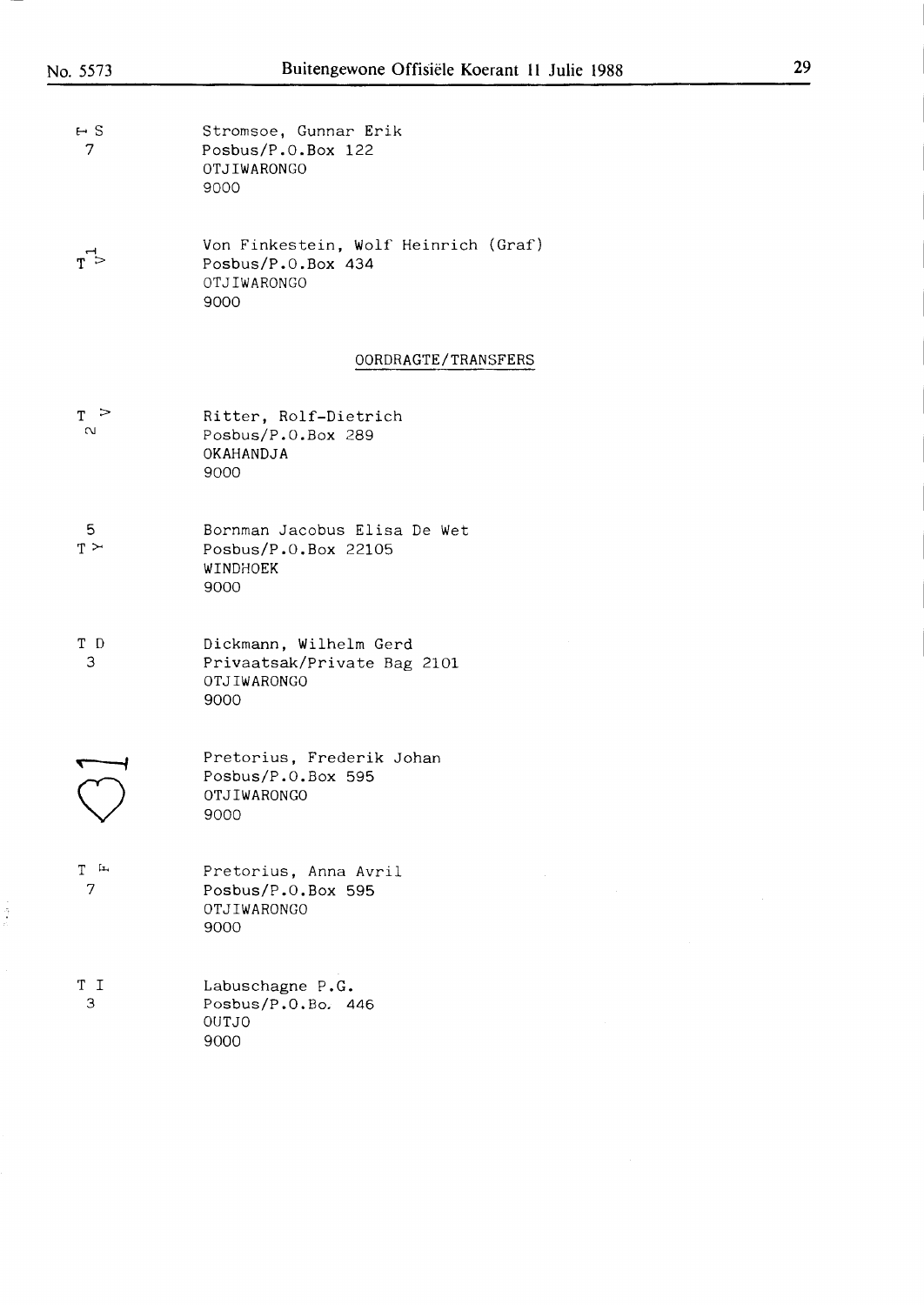| Walter. Ralf |                             |
|--------------|-----------------------------|
|              |                             |
| OTJIWARONGO  |                             |
| 9000         |                             |
|              | Privaatsak/Private Bag 2101 |

| 6 ⊶ | Ritter, Ernst Ludwig Erhard |
|-----|-----------------------------|
| - 6 | Posbus/P.O.Box 289          |
|     | OKAHANDJA                   |
|     | 9000                        |

# **KANSELLASIES/CANCELLATI0NS**

Nul/Nul

#### **U. 0MARURU**

#### REGISTRASIES/REGISTRATIONS

| U D<br>$\sim$        | Decker, M.<br>Posbus/P.O.Box 106<br><b>OMARURU</b><br>9000        |
|----------------------|-------------------------------------------------------------------|
| U B<br>4             | Wunder, Bernhardt<br>Posbus/P.O.Box 42<br>OMARURU<br>9000         |
| U B<br>ഗ             | Van Zyl, Barend Johannes<br>Posbus/P.O.Box 274<br>OMARURU<br>9000 |
| UK<br>$\overline{a}$ | Kruger, Louis<br>Posbus/P.O.Box 81<br>OMARURU<br>9000             |
| UE<br>ᆋ              | Iroboda, Rudolf Peter<br>Posbus/P.O.Box 352<br>OMARURU<br>9000    |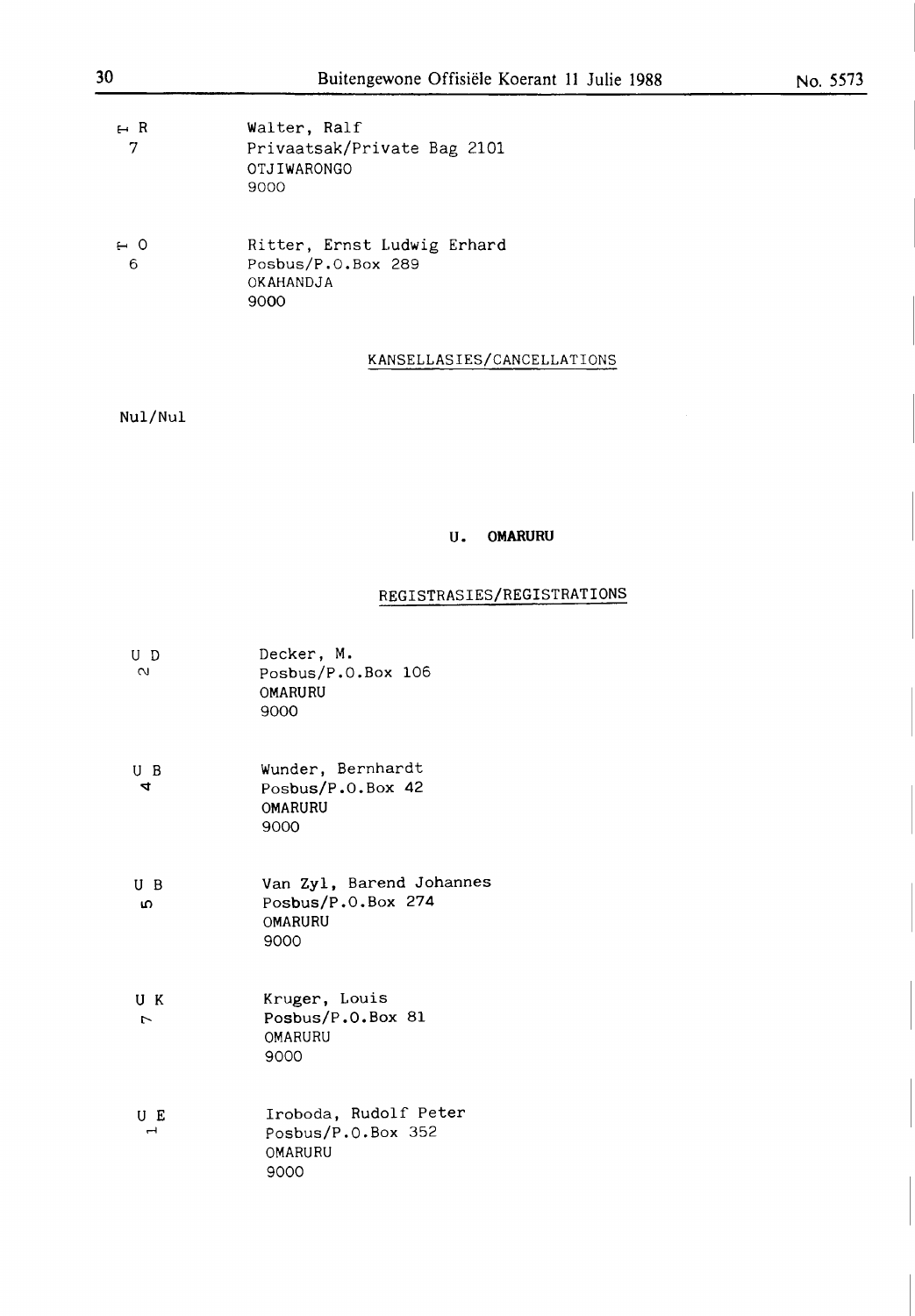| UΚ<br>۱O | Kolzing, Hans-Jürgen Hermann<br>Posbus/P.O.Box 36 |
|----------|---------------------------------------------------|
|          | <b>OMARURU</b><br>9000                            |

 $U L$ Martin Luther High School of teh E.L.C. Privaatsak/Private Bag 2013 0MARURU 9000

U L ັຕ Lombard, A.C. Posbus/P.0.Box 28 0MARURU 9000

#### 00RDRAGTE/TRANSFERS

U K 6 Farmverwaltung Eausiro Posbus/P.0.Box 192 0MARURU 9000

#### KANSELLASIES/CANCELLATI0NS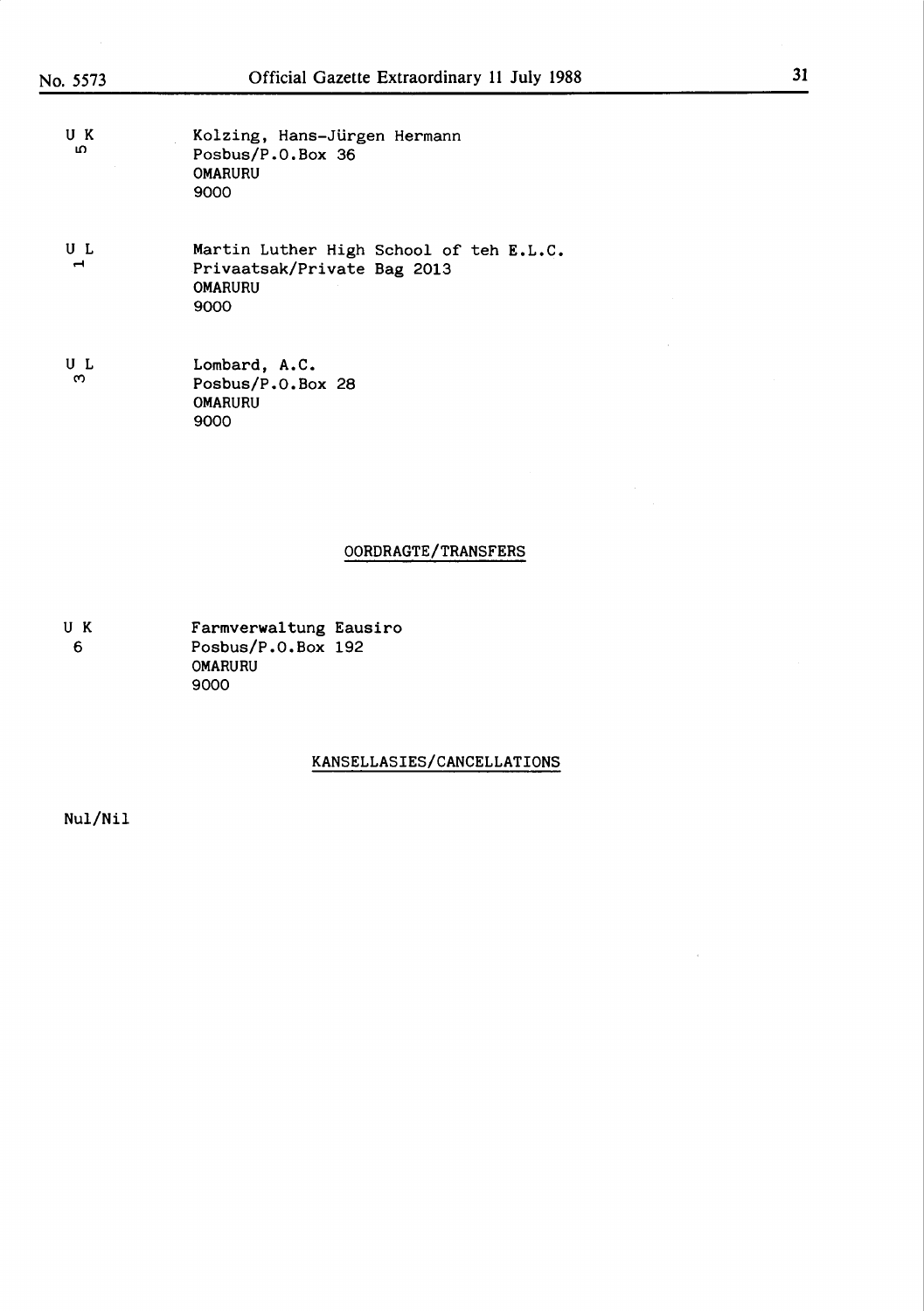## **No. 5573**

## **W. WINDHOEK**

# REGISTRASIES/REGISTRATIONS

| $\overline{4}$<br>зM       | Müseler, H.H.<br>Posbus/P.O.Box 22394<br>WINDHOEK<br>9000             |
|----------------------------|-----------------------------------------------------------------------|
| 8<br>$\geq G$              | Dresselhaus, Guenther<br>Posbus/P.O.Box 1525<br>WINDHOEK<br>9000      |
| 2<br>$\geq W$              | Wilken, Hendrik Christiaan<br>Posbus/P.O.Box 5327<br>WINDHOEK<br>9000 |
| 6<br>$\geq M$              | Diergaard. Marthinus<br>Posbus/P.O.Box 10334<br>WINDHOEK<br>9000      |
| $\overline{c}$<br>$\geq P$ | Petri, Wolfgang<br>Posbus/P.O.Box 43<br>WINDHOEK<br>9000              |
| -6<br>∍ G                  | Gramm, Barbara<br>Posbus/P.O.Box 21871<br>WINDHOEK<br>9000            |
| 9<br>зJ                    | Kock, Josef<br>Privaatsak/Private Bag 12006<br>AUSSPANNPLATZ<br>9000  |
| 7<br>3 M                   | Botha, Jan Abraham<br>Posbus/P.O.Box 6997<br>WINDHOEK<br>9000         |

 $\hat{\mathcal{A}}$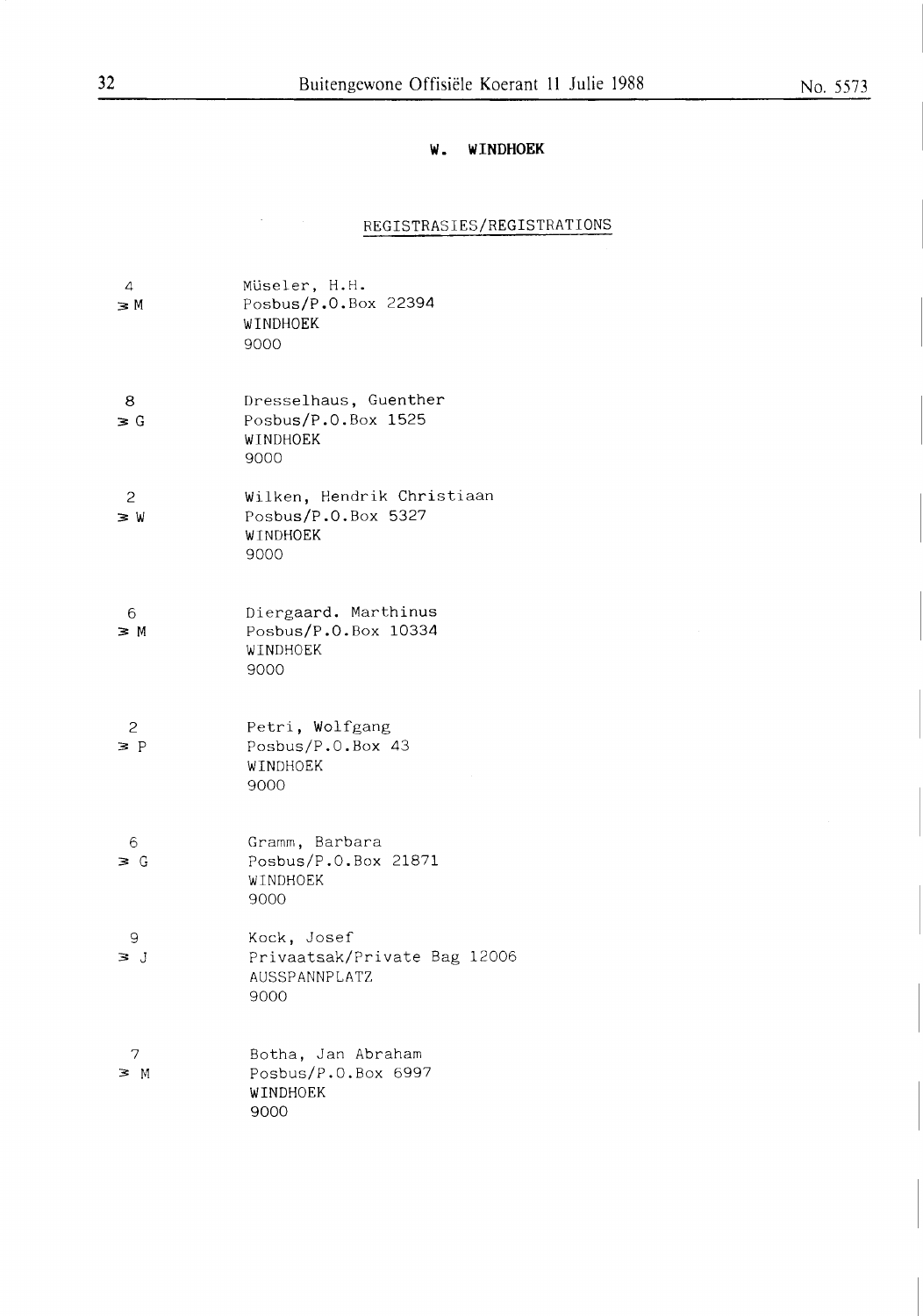| 5<br>$\geq$ S            | Oosthuizen, Stephanus Jacobus Daniël<br>Posbus/P.O.Box 5389<br>WINDHOEK<br>9000           |
|--------------------------|-------------------------------------------------------------------------------------------|
| $\mathbf{2}$<br>$\geq R$ | Romeis, Hermann Gerhard<br>Posbus/ $P.0.Box$ 372<br>WINDHOEK<br>9000                      |
| 7<br>$\ge R$             | Reyneke, Albertus Thomas<br>Posbus/P.O.Box 22112<br>WINDHOEK<br>9000                      |
| $\mathbf{I}$<br>$\geq v$ | Van Rooyen, Vean en/and Ahrens, Claus Theodor<br>Posbus/P.O.Box 617<br>WALVISBAAI<br>9190 |
| 4<br>$\geq P$            | Ahrens, Claus Theodor<br>Posbus/P.O.Box 617<br>WALVISBAAI<br>9190                         |
| 4<br>$\geq P$            | Peters, Eric<br>Posbus/ $P.0.$ Box 2121<br>WINDHOEK<br>9000                               |
| 7<br>зW                  | Lisse, K.W. (Snr. en Jnr.)<br>Posbus/P.O.Box 20518<br>WINDHOEK<br>9000                    |
| 6<br>$\geq$ T            | $\mu \rightarrow 0.4$<br>Taljard, L.J.<br>Posbus/P.O.Box 22852<br>WINDHOEK<br>9000        |
| 6<br>$\geq p$            | Probst, Willi<br>Posbus/P.O.Box 1000<br>SWAKOPMUND<br>9000                                |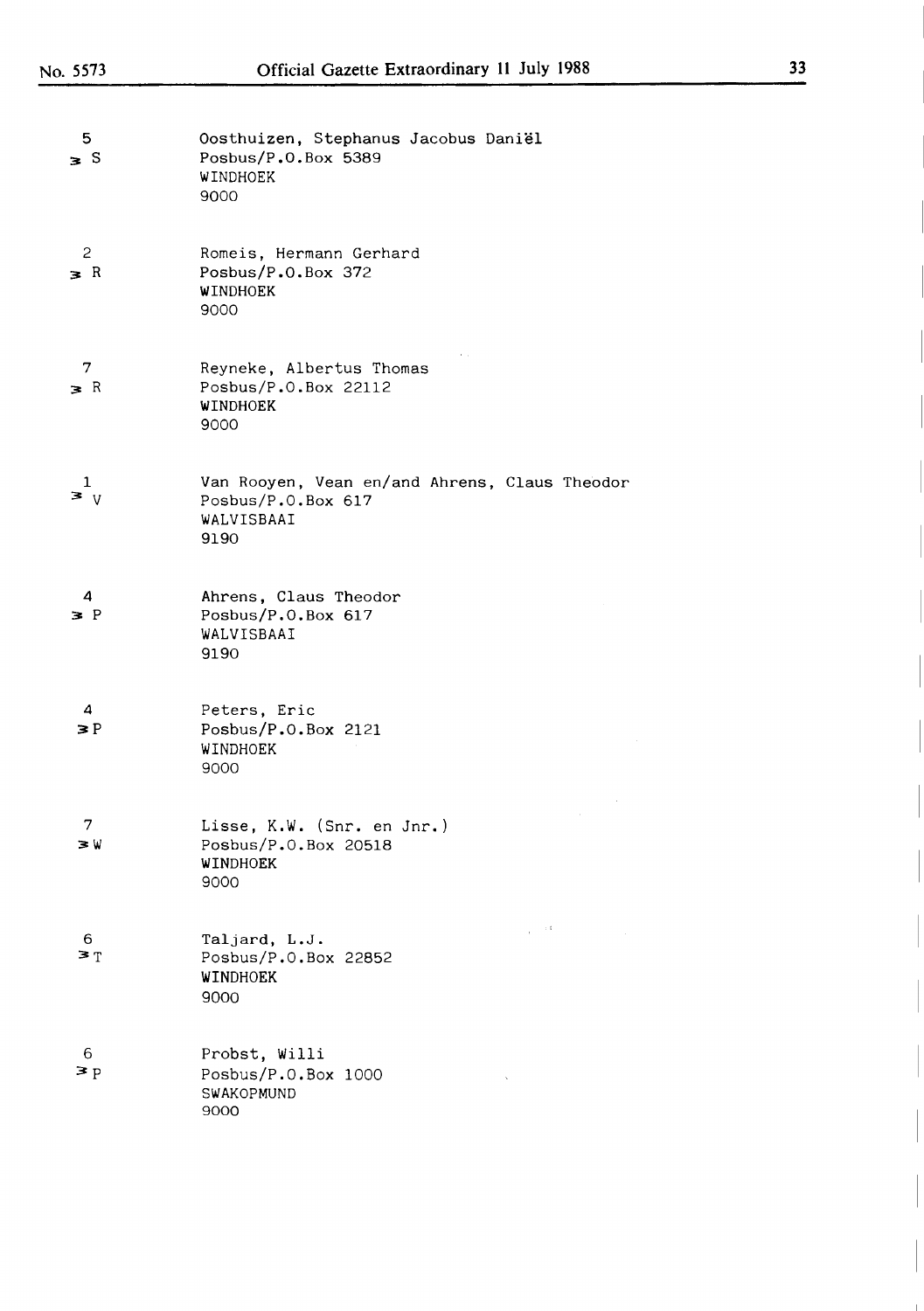Albrecht, M (Mev.)  $\rightarrow$  $W \subset$ Posbus/P.O.Box 11333 KLEIN WINDHOEK 9000

 $\infty$  $W$   $\omega$ Engelbrecht, R. (Mev.) Posbus/P.O.Box 22048 WINDHOEK 9000

#### OORDRAGTE/TRANSFERS

 $\geq$  H Sibold, Eugen George - Posbus/P.O.Box 6087 Windhoek 9000 en Herma, Johannes Anthonius en Ernst Casper 3 Posbus/P.O.Box 668 WINDHOEK 9000 Wasserfall, A.S. **w** >4  $\infty$ Posbus/P.O,Box 6289 AUSSPANNPLATZ 9000  $\geq$  I Pieterse, Hester Johanna Helena Posbus/P.O.Box 772 4  $\mathcal{L}_{\mathcal{L}}$ WINDHOEK 9000  $W$  H Stehn, Helmuth Christian  $\infty$ Privaatsak/Private bag 13188 **WINDHOEK** 

3: V 7 Prinshoek Boerdery Posbus/P.O.Box 2073 WINDHOEK 9000

 $\,\pi$ 

**9000** 

Meyer, Gerrit Michael Posbus/P.O.Box 30378 WINDHOEK 9000